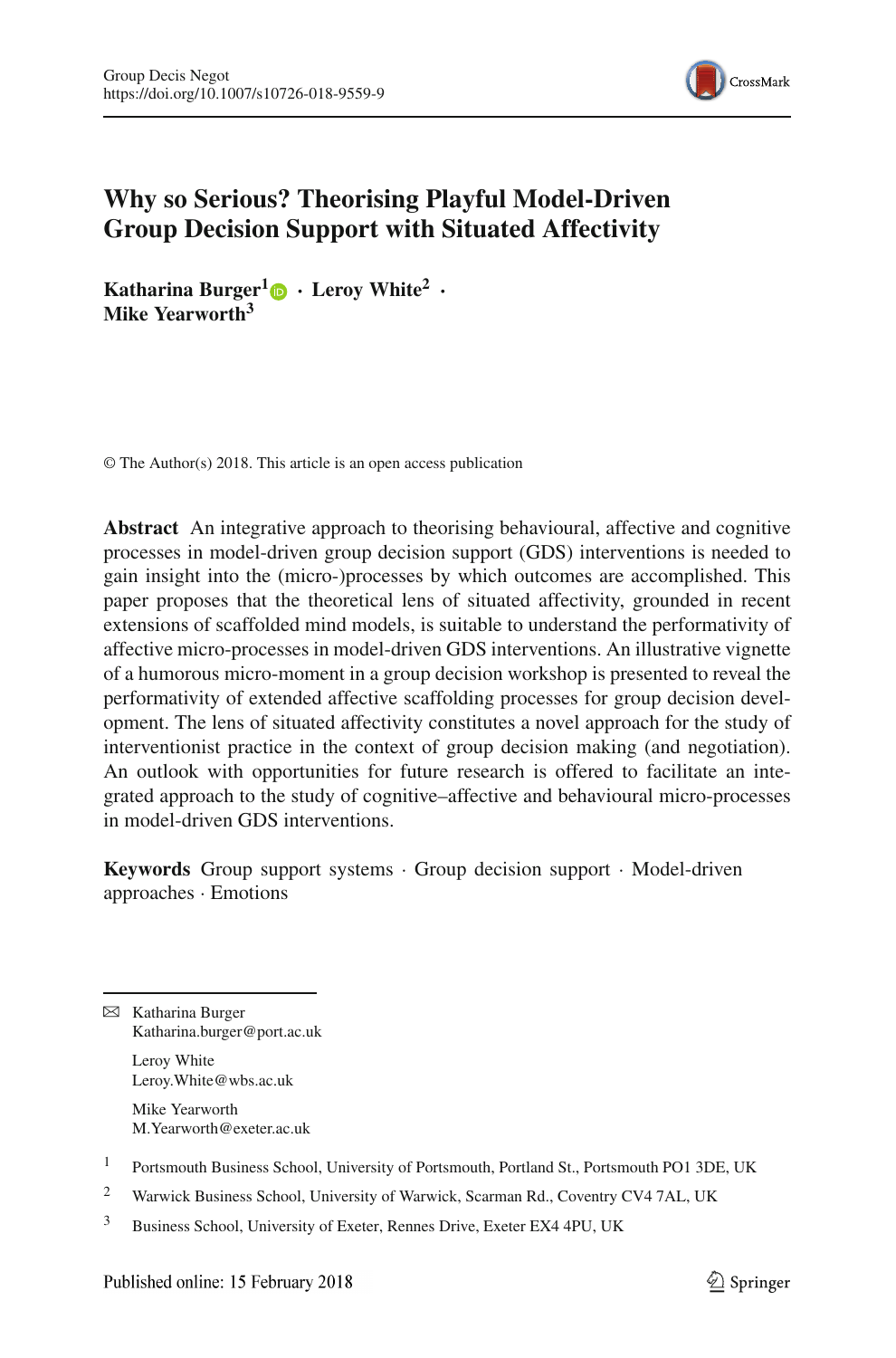## **1 Introduction**

The idea that meaningful work might be usefully understood as play is gaining traction in the management sciences (Sandeland[s](#page-19-0) [2010](#page-19-0); Garrett and Leicht-Deobal[d](#page-18-0) [2016](#page-18-0)). Play in organisations can be related to collaborative learning, humour, fun and creativity. However, play in an organisational setting rarely occurs entirely spontaneously, rather needing to be organised in a subtle manner so that creative playfulness about real strategic issues can emerge (Ahola et al[.](#page-17-0) [2016](#page-17-0)). 25 years ago Ede[n](#page-18-1) [\(1992](#page-18-1)) linked meaningful group decision support work to play when he suggested that "*models can be toys that a group can play with together*" in the process of knowledge generation (Ede[n](#page-18-1) [1992\)](#page-18-1). Moreover, Taket and Whit[e](#page-20-0) [\(2000\)](#page-20-0) conceptualised group decision support practice as a ludibrium, a playful toying with ideas (Burrel[l](#page-17-1) [1997](#page-17-1)) in an intervention space where pragmatic pluralist meaning making is enabled. In this sense, model-driven group decision support (Morton et al[.](#page-19-1) [2003](#page-19-1)) as play has long been seen as comprising behavioural, affective and cognitive aspects of people in interaction (Whit[e](#page-20-1) [2006](#page-20-1)). Given the growing interest in play as meaningful work in organisations and the rising interest in a micro-approach to group decision support practice, it seems timely to take a fresh look at the role of model-driven GDS in relation to purposeful and playful decision development. Thus, this paper addresses the question: How can performative micro-processes of behaviour in model-driven GDS interventions be understood as meaningful (play)(work)?

The model-driven GDS tradition, which has also been referred to as wide-band GDSS (Ede[n](#page-18-2) [1995;](#page-18-2) Ackermann and Ede[n](#page-17-2) [1997\)](#page-17-2) and problem-structuring (Rouwette et al[.](#page-19-2) [2009](#page-19-2)), comprises methods for group decision development in problem situations with multiple stakeholders who hold potentially conflicting (world)views. In this context, model-driven GDS as scaffolds for cognition have long been identified as supporting participants in creating a pathway for action through the shared model-building activity which involves the development of problem representations, including goals, values, criteria, and preferences (Shaku[n](#page-20-2) [1991;](#page-20-2) Eden and Ackerman[n](#page-18-3) [2006;](#page-18-3) Rouwette et al[.](#page-19-3) [2011](#page-19-3)).

However, even though it is recognised that affect and emotion are at the heart of the process of OR (White and Take[t](#page-20-3) [1993;](#page-20-3) Whit[e](#page-20-4) [2016](#page-20-4)) and of the process of purposeful and shared meaning creation in issue structuring interventions (Ackermann et al[.](#page-17-3) [2016](#page-17-3)), we do not yet have a theory of affective social(ised) practice in modeldriven GDS. A wealth of prior research aimed at understanding emotion exists in relation to technology-mediated GDSS and negotiation, as evidenced by an edited book on Emotion in Group Decision and Negotiation (Martinovsk[y](#page-19-4) [2015b\)](#page-19-4), a volume of the Advances in Group Decision and Negotiation Series, and two dedicated special issues (Druckman and Olekaln[s](#page-18-4) [2008](#page-18-4); Martinovsk[i](#page-19-5) [2009\)](#page-19-5). However, firstly, most of the work is focused on technology-mediated forms of GDSS and negotiation, with limited consideration of wide-band GDS (Ede[n](#page-18-1) [1992](#page-18-1)). Secondly, in many cases emotions were conceptualised as threatening, rather than being integral to, rational decision making (De Sous[a](#page-18-5) [1979,](#page-18-5) [1990](#page-18-6)). Thirdly, none of the reviewed studies appears to draw explicitly on theories of situated affective cognition which support a process perspective of creative 'becoming' in interventions, instead remaining attached to a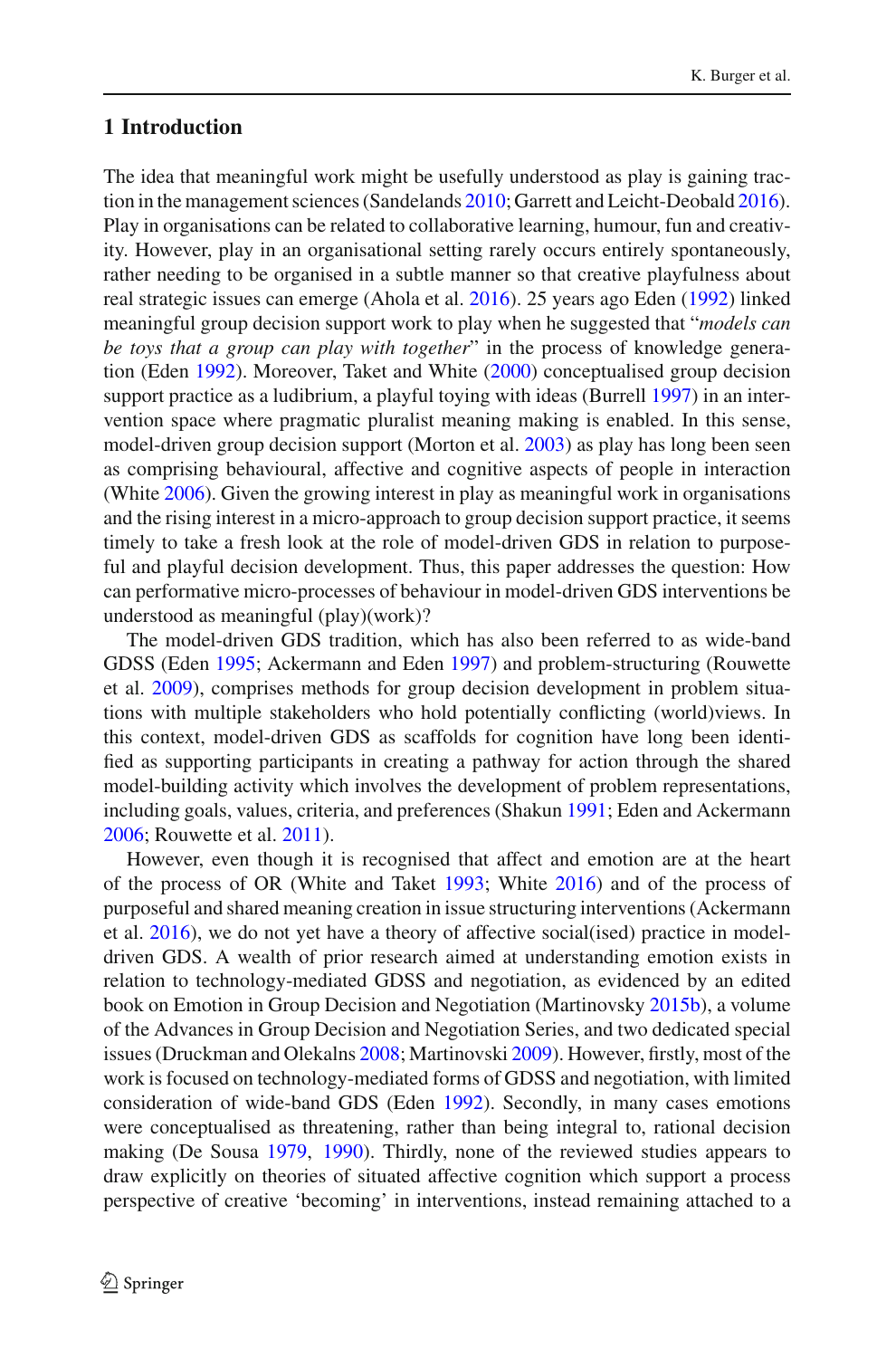state-based view of emotions and models of 'being' in the world (Martinovsk[y](#page-19-6) [2015a,](#page-19-6) p. 179).

This limited integrative theorisation of affective practice in model-driven GDS thus far may be due, in part, to the historically prevalent stark divide between the emotionallrational and the bod[y](#page-19-6)lmind (Martinovsky [2015a](#page-19-6)) in disciplines such as the cognitive sciences, psychology and neuroscience, leading to inexpressibility of meaningful affective practice as decision support work. Hence, to gain insight into the affective processes of shared meaning generation that are typically accomplished jointly in playful performative micro-moments in (play)(work) and to be able to investigate performative micro-processes of 'becoming' in model-driven GDS, further theory development is needed. Specifically, further theory and methodology development are needed to embrace the conceptualisation of model-driven GDS interventions as (play)(work) and to capture and analyse the richness of cognition-in-(social)-action through a more in-depth investigation of group decision support practices. The introduction of new concepts to the field of group decision and negotiation has the potential to enable novel and distinct ways of jointly thinking through complicated matters, as the example of the concept of systemicity illustrates (Ackermann et al[.](#page-17-4) [2014](#page-17-4); Williams et al[.](#page-20-5) [2013](#page-20-5)). I[n](#page-17-5) this way, language is performative (Austin [1962;](#page-17-5) S[e](#page-20-6)arle [1969\)](#page-20-6) and brings practices to life by establishing, maintaining and influencing relationships between people, objects and ideas in activity. In order to engage in productive interdisciplinary dialogue, practitioners may benefit from stretching beyond the boundaries of their acquired discipline-specific conceptual toolbox to include conceptual boundary objects (Carlil[e](#page-17-6) [2002](#page-17-6)) that have the potential to help researchers navigate between and translate across otherwise distinct spheres of practice.

Taking a fresh look at recent developments in the philosophy of cognitive sciences (Colombetti and K[r](#page-17-7)ueger [2015](#page-17-7); Wilutzk[y](#page-20-8) [2015;](#page-20-7) Slaby [2016a](#page-20-8), [b](#page-20-9); Mai[e](#page-19-7)se [2016](#page-19-7); Colombett[i](#page-17-8) [2017](#page-17-8)), a socially situated view of scaffolded affective cognition seems promising to grasp the doing of collaborative modelling for decision development and the different patterns of thinking and types of behaviours that enable the scaffolding of engagement for genuine collaboration (Hibbert and Huxha[m](#page-18-7) [2005\)](#page-18-7). Increasingly, in the philosophy of cognitive science, affect is conceptualised as inseparable from, and possibly as preceding, cognition. It is thus increasingly used to refer to processes which circulate and pass between bodies (Blackma[n](#page-17-9) [2012;](#page-17-9) Wilutzk[y](#page-20-10) [2016\)](#page-20-10). We now have the opportunity to extend our theorising of emotions as becoming in the world through the theoretical lens of situated affectivity, which has emerged recently in the philosophy and psychology of cognition and which we advance in this paper for model-driven GDS studies. The specific terminology which accompanies the conceptual infrastructuring of affect in the suggested (micro-)process-oriented approach to practice, is further clarified in section three of this paper. In section three, we introduce the theoretical lens of situated affectivity (Griffiths and Scarantin[o](#page-18-8) [2009;](#page-18-8) Wilutzky et al[.](#page-21-0) [2011;](#page-21-0) Slab[y](#page-20-8) [2016a](#page-20-8), [b](#page-20-9)) which we argue may help to conceptualise complex affective processes in-situ.

Our aim is to consider the potential of this theoretical lens to understand the interplay in practice of the behavioural, cognitive and affective resources that may make GDS interventions meaningful and yet playful work. We will proceed as follows: First, a brief and selective review of prior research on affect and micro-processes is provided.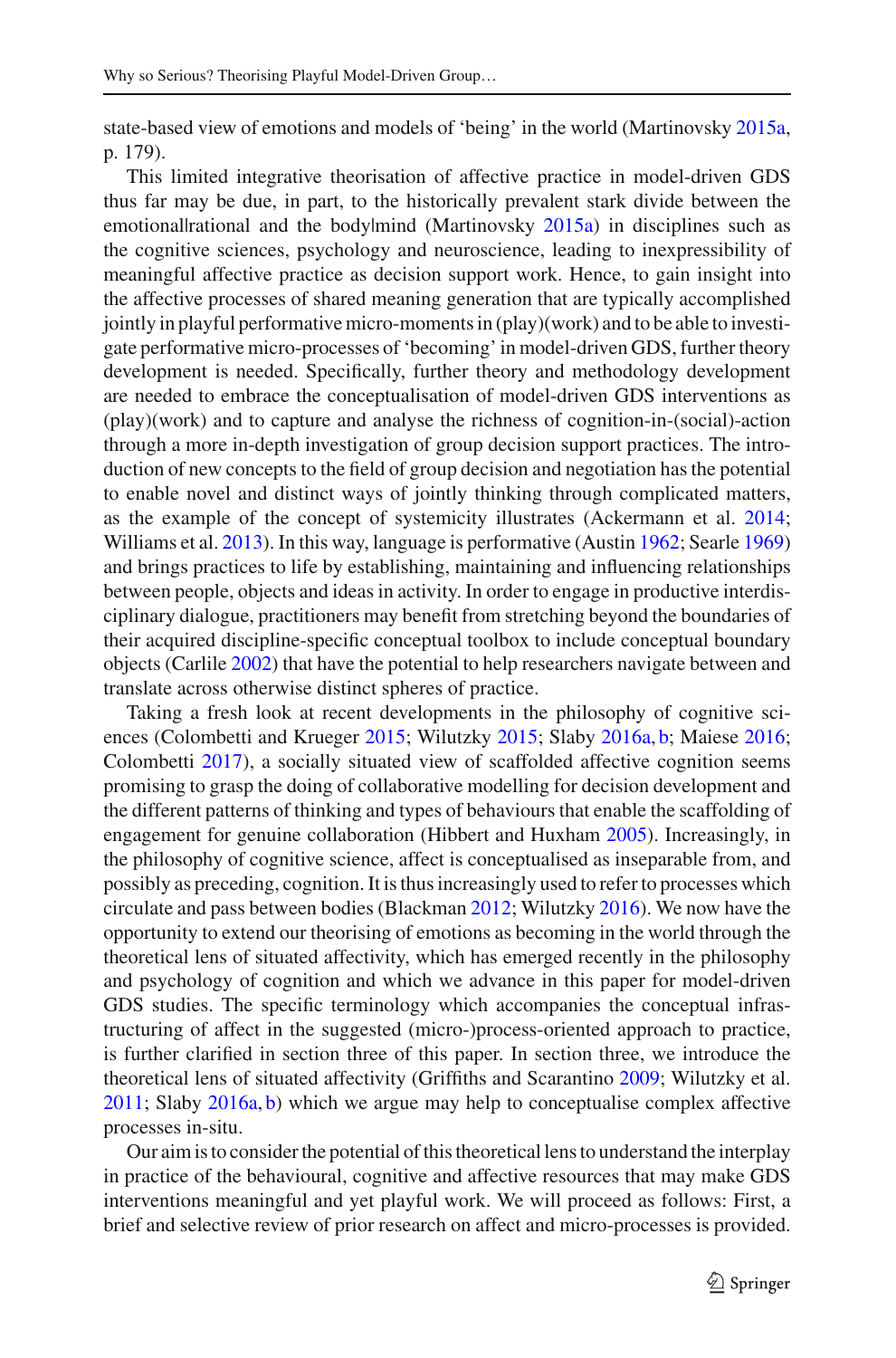Next, we outline the proposed theoretical lens of situated affectivity and apply it to an illustrative vignette of a playful in-situ micro-moment. Finally, we offer a reflection on the insights gained, the opportunities that arise for further research and the challenges ahead.

#### **2 Cathartic Moves and Emotional Commitments in Model-Driven GDS**

Understanding the socio-emotional dimension of GDS is important not just to manage a short-term intervention, but above all because a continued focus on the task alone can undermine the long-term effectiveness of the group (Fisher and Elli[s](#page-18-9) [1980](#page-18-9)). The importance of emotions for group decision support processes has been highlighted, for example, in the identification of cathartic moves (Ackermann et al[.](#page-17-3) [2016\)](#page-17-3). Moreover, developing emotional commitment (Ede[n](#page-18-1) [1992\)](#page-18-1) to a proposal for action has been found to be integral to effective model-driven GDS interventions. Group decisionmaking thus requires a capacity for the cognitive and affective understanding of oneself and others. This includes an appreciation of divergent beliefs, motivations, emotions, cognitive abilities and constraints as well as available resources that could affect a group's ability to engage in planning and prediction processes (Ede[n](#page-18-1) [1992](#page-18-1)).

Prior research on emotion in group decision and negotiation has mainly focused on technology-mediated GDSS and negotiation rather than model-driven GDS. Whilst thus not directly translatable to model-driven low-tech GDS, at least at the level of underlying theories some common ground exists regarding the embodiment of emotion based on the work of the neurologist Damasi[o](#page-17-10) [\(2006\)](#page-17-10). However, even though the demise of the rational negotiator (Van Kleef and Sinaceu[r](#page-20-11) [2013\)](#page-20-11) has been promised, emotions still maintain—even in recent work—a somewhat mysterious character, being referred to as "hidden emotional content (between the lines)" (Filzmoser et al[.](#page-18-10) [2016\)](#page-18-10) and being based on (internal(ised)) appraisal theories (Obeidi et al[.](#page-19-8) [2005](#page-19-8)). Similarly, whilst the linguistic and discursive effects of emotions have been studied in face-to-face group decision and negotiation situations (Martinovsk[y](#page-19-6) [2015a](#page-19-6)), the underpinning theories of this work are fundamentally different from the view of situated affectivity—in other words, the reviewed research proposes theories of 'being' (Martinovsk[y](#page-19-6) [2015a](#page-19-6), p. 179) rather than 'becoming'.

Moreover, prior micro-level research on in-situ processes appears to have sometimes drawn on 'micro-theories' of knowledge generation (Wierzbick[i](#page-20-12) [2010](#page-20-12)), as well as design theories of process (Tavella and Franc[o](#page-20-13) [2014\)](#page-20-13) leading, at times, to an almost transactional view on the intervention process. Considering research conducted in the wider field of OR, a number of studies related to GDS are concerned with studying in greater depth the micro-processes and practices that intervene in group decision support (Ackermann and Ede[n](#page-17-11) [2011;](#page-17-11) Tavella and Franc[o](#page-20-13) [2014](#page-20-13); Ackermann et al[.](#page-17-3) [2016;](#page-17-3) Tavella and Papadopoulo[s](#page-20-14) [2015;](#page-20-14) Velez-Castiblanco et al[.](#page-20-15) [2016](#page-20-15); White et al[.](#page-20-16) [2016;](#page-20-16) Comi et al[.](#page-17-12) [2016\)](#page-17-12). A common theme in the studies is the interest in understanding how interaction is coordinated in ways that help to create shared understanding with a particular focus on shared symbolic systems amongst the participants in-situ. Thus, with the exception of some earlier work in the OR community (Howard et al[.](#page-18-11) [1993](#page-18-11); Phillips and Phillip[s](#page-19-9) [1993](#page-19-9); Huxham and Croppe[r](#page-18-12) [1994;](#page-18-12) Taket and Whit[e](#page-20-17) [1994](#page-20-17), [1997,](#page-20-18)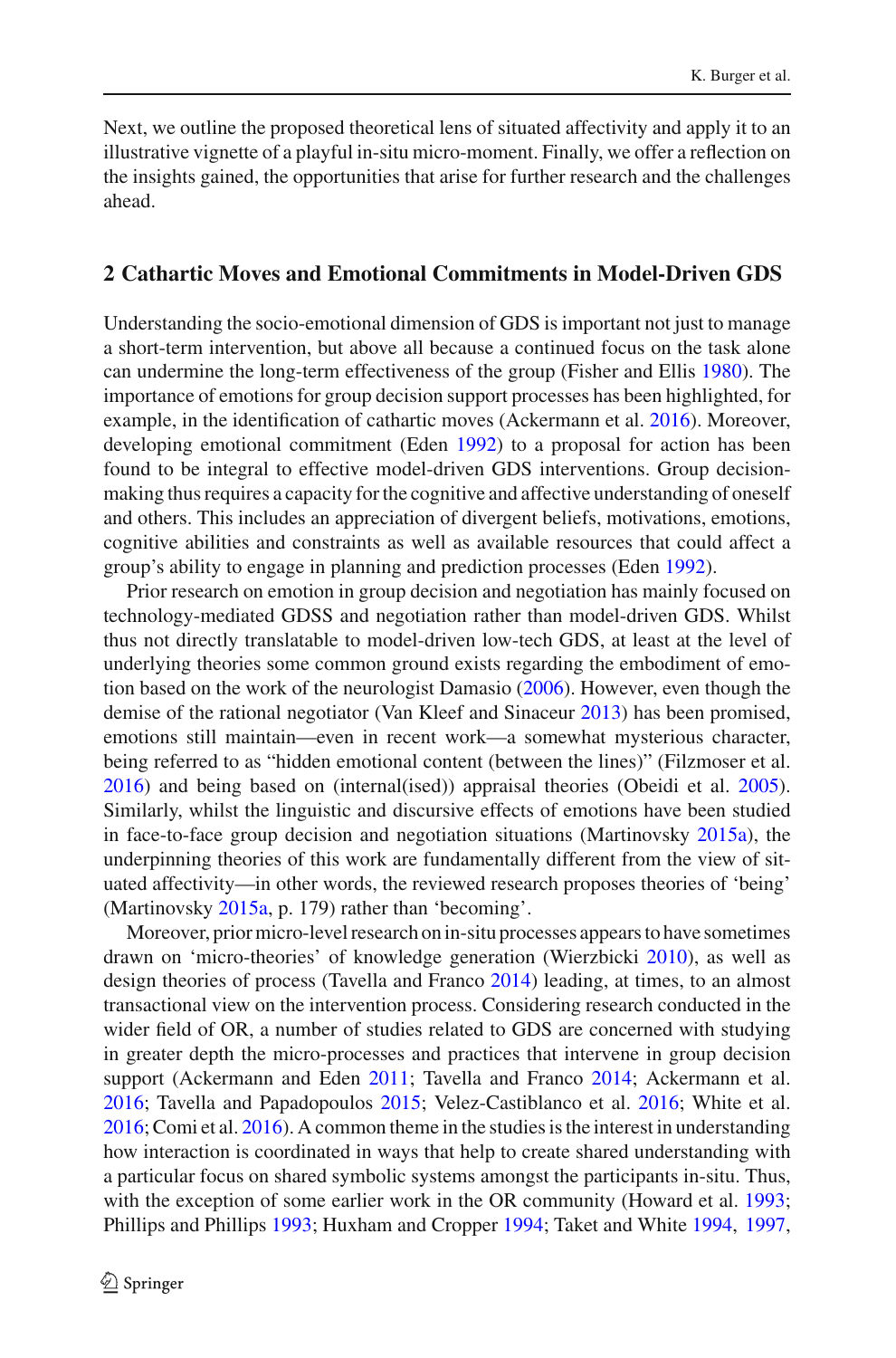[2000;](#page-20-0) Whit[e](#page-20-1) [2006](#page-20-1)) there still appears to be very limited progress in the development of theoretical lenses that explain how attention to emotion is entangled in the embodied restructuring and reframing of problem representations and solutions (Druckman and Olekaln[s](#page-18-4) [2008;](#page-18-4) Martinovsk[i](#page-19-10) [2010\)](#page-19-10).

In sum, whilst a significant prior amount of research exists on emotion and affect in the area of group decision support, and whilst emotions have been considered in and for models of behaviour in negotiation settings, particularly with reference to electronically supported negotiations, overall there appears to be limited prior explicit theorisation of social emotional processes that find their expression in the form of positive affective behaviour during model-driven GDS interventions. Positive affect is likely to be particularly beneficial for improving performance in problem restructuring situations, because it is assumed to support flexible and creative thinking that can lead to more effective resolutions than compromise can. As such, further research is called for and we suggest that the theory of situated affectivity may be a suitable theoretical lens to progress this research.

#### **3 Situated Affectivity**

Discontent with Cartesian dualism and the associated mind-body split has given rise to theories of situated cognition (e.g. Suchma[n](#page-20-19) [1987\)](#page-20-19). In the same way that situated cognition approaches seek to understand cognition in social(ised) practice, the lens of situated affectivity suggests that emotions can be usefully conceptualized as resulting from the interaction between affective qualities or affordances in the environment and the embodied subject's resonance (Fuchs and Koc[h](#page-18-13) [2014](#page-18-13); Stephan et al[.](#page-20-20) [2014](#page-20-20)). A situated perspective thus views cognition and affect as being embedded in networks of socio-cultural, biological and material scaffolds that support their continued performance (Krueger and Szant[o](#page-19-11) [2016\)](#page-19-11). Practices aimed at sustaining and amplifying our epistemic and affective behavior-in-practice through engagement with resources in the environment that are used as scaffolds, can be characterized as niche construction (Stereln[y](#page-20-21) [2010](#page-20-21)). The lens of situated affectivity suggests that people do not just actively manipulate their environment for cognitive, but also for affective scaffolding purposes (Colombett[i](#page-17-8) [2017\)](#page-17-8). As such, in affective niches, by virtue of scaffolded affectivity, further cognitive capacities can be developed (Slaby and Wüschne[r](#page-20-22) [2014](#page-20-22)). Figure [1](#page-5-0) illustrates possible relationships between the concepts.

As illustrated in Fig. [1,](#page-5-0) viewing participation in a model-driven GDS workshop through the lens of situated affectivity suggests that co-attendance with others in the workshop modifies processes of perceiving and responding to object(ive)s, in part because the behaviour and emotional responses of other participants may become constituents of one's own experience (Maies[e](#page-19-7) [2016\)](#page-19-7). By providing regulatory input, other group members thus enable access to qualitative features of the shared experience that would otherwise not be accessible, thereby expanding the complex character of one's own experience (Kruege[r](#page-19-12) [2015](#page-19-12)). Joint objectifications, e.g. co-constructed OR models are therefore not just the result of joint action, but the basis for the regulation of collective action. The shared attentional framework, functioning as an external affective scaffold in this context, will co-regulate individual emotional responses. In this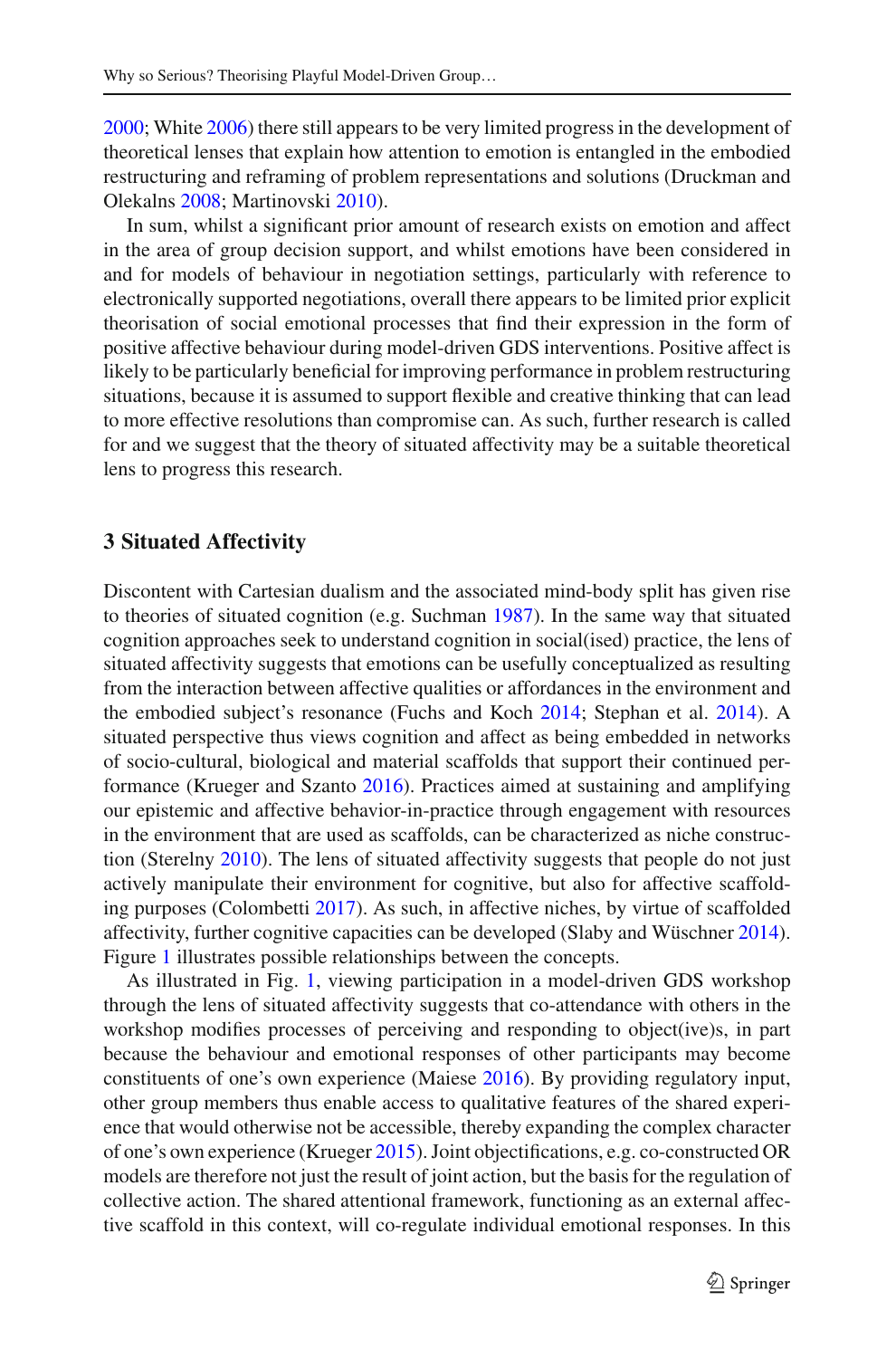

<span id="page-5-0"></span>**Fig. 1** Situated affectivity as niche co-construction [informed by Fuchs and Koc[h](#page-18-13) [\(2014\)](#page-18-13) and Slab[y](#page-20-8)  $(2016a, b)$  $(2016a, b)$  $(2016a, b)$ ]

sense, social cognition is scaffolded affectively (Maies[e](#page-19-7) [2016](#page-19-7)). Further clarification of the relevant concepts is provided in Sects. [3.1,](#page-5-1) [3.2](#page-5-2) and [3.3.](#page-7-0)

## <span id="page-5-1"></span>**3.1 Cognitive–Affective Niches**

Cognitive niches (e.g. Stereln[y](#page-20-21) [2010\)](#page-20-21) are environmental adaptations brought about by agents who seek to engineer environmental supports that augment their cognitive abilities for living a knowledge-intensive, socially interdependent society (DeVore and Toob[y](#page-18-14) [1987\)](#page-18-14). Affective niches are "*instances of organism-environment couplings (mutual influences) that enable the realization of specific affective states*" (Colombetti and Kruege[r](#page-17-7) [2015](#page-17-7)). Given that cognition and emotion are so intimately intertwined, we can refer to an integrated account of these intentionally brought about environmental adaptations as cognitive–affective niches. The concept of niche construction is based on the view that individual representational systems are part of a larger representational environment and that "*reasoning about the causal structure of the world, cooperating with other individuals, and sharing […] knowledge and negotiating […] agreements via language*" (Pinke[r](#page-19-13) [2010](#page-19-13)) are processes that can be sustained, amplified or dampened by actively modifying one's environment to transform problem spaces in ways that enhance problem solving.

## <span id="page-5-2"></span>**3.2 Situated Affectivity**

The theory of situated affectivity expresses the idea that cognitive processes are intimately linked to the complex and often antagonistic feelings in groups and individuals. As such, affect can be seen as "*a form of social action, both in the ways in which it achieves social ends collectively, and in the ways in which collective meaning shapes individual experience*" (Boehner et al[.](#page-17-13) [2007](#page-17-13)). This creates the potential for shared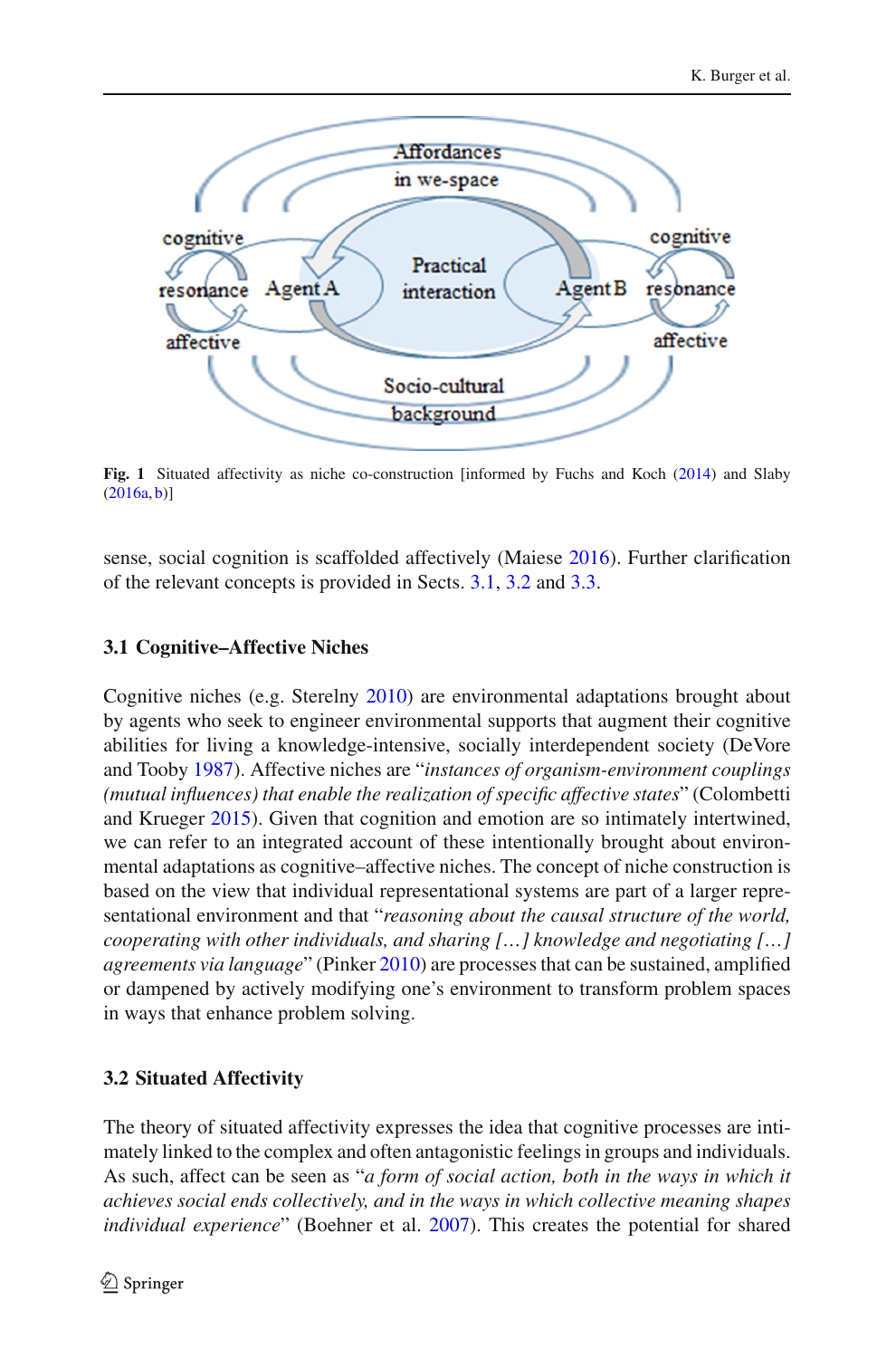| 'Traditional' view of emotions                                                                                         | Situated affectivity                                                                                                                                                                              |
|------------------------------------------------------------------------------------------------------------------------|---------------------------------------------------------------------------------------------------------------------------------------------------------------------------------------------------|
| Embrained                                                                                                              | Embodied                                                                                                                                                                                          |
| Internal(ised)                                                                                                         | Porous (Scaffolded externally)                                                                                                                                                                    |
| State: evaluative representation of a situation<br>must be fully established first in order for<br>an emotion to occur | Dynamic process (Pragmatic actions):<br>transformations in a physical or social<br>space to advance toward a certain goal<br>state; emotion can arise in process                                  |
| Individualised (singular) and detached<br>representations of an event's evaluative<br>properties                       | Socially scaffolded and embedded in the<br>social context                                                                                                                                         |
| Stimulus-response: 'passively undergone<br>experiences' via affect programs or<br>cognitive appraisals                 | Actively (intentionally) brought about<br>(scaffolded) and employed: subjects<br>actively manipulate the material and social<br>world for the purposes of regulating their<br>affective condition |
| Mind-to-world (emotions as evaluations)                                                                                | Both mind-to-world and world-to-mind<br>direction of fit are possible: reciprocal<br>causation or dynamic coupling of<br>emotions' intentional structure in social<br>contexts                    |

<span id="page-6-0"></span>**Table 1** Situated affectivity—a form of social action [Based on Wilutzk[y](#page-20-7) [\(2015\)](#page-20-7), Slaby and Wüschne[r](#page-20-22) [\(2014](#page-20-22)), Colombetti and Kruege[r](#page-17-7) [\(2015\)](#page-17-7) and Colombett[i](#page-17-8) [\(2017\)](#page-17-8)]

affective bonds that may extend beyond organisational boundaries or disagreements between group members during model-driven GDS interventions. Situated affectivity thus suggests that we are studying complex co-construction processes of organisms and environments (Slab[y](#page-20-8) [2016a](#page-20-8), [b\)](#page-20-9). In this view, the communication of judgements, requests for specific responses and the coordination of joint action are influenced by adaptive processes of affective action (Kruege[r](#page-19-12) [2015](#page-19-12); Griffiths and Scarantin[o](#page-18-8) [2009](#page-18-8); Wilutzk[y](#page-20-7) [2015](#page-20-7)). Features of our environment are seen to drive and partially constitute emotions with cognitive processes arising from an agent's active engagements with the environment through their body, thus lifting the barrier between body and cognition (Blackma[n](#page-17-9) [2012\)](#page-17-9). In a matter of degrees, some emotions may even be said to be constituted by external resources so that they could be said to spread out beyond brain and body and might be socially extended and shared by multiple agents (Krueger and Szant[o](#page-19-11) [2016](#page-19-11)). These new developments with the focus on situated affectivity, affective energies and creative motion, characterise cognitive–affective performance by movement and process (Blackma[n](#page-17-9) [2012\)](#page-17-9) (Table [1\)](#page-6-0).

The situated affectivity lens (Table [1\)](#page-6-0) proposes that human emotions are best understood as active engagements with the world and not, as 'traditional' philosophy of emotion proposes, as passively undergone experiences (Slaby and Wüschne[r](#page-20-22) [2014;](#page-20-22) Maies[e](#page-19-7) [2016](#page-19-7)). Thus, we can view model-driven in-situ performance in modeldriven GDS interventions as arising from the spatio-temporal weaving of resources in an active process of cognitive–affective niche construction, thereby allowing for idiosyncratic performances between groups in the same GDS intervention to co-exist. Consequently, we also cannot explain performance in OR without references to the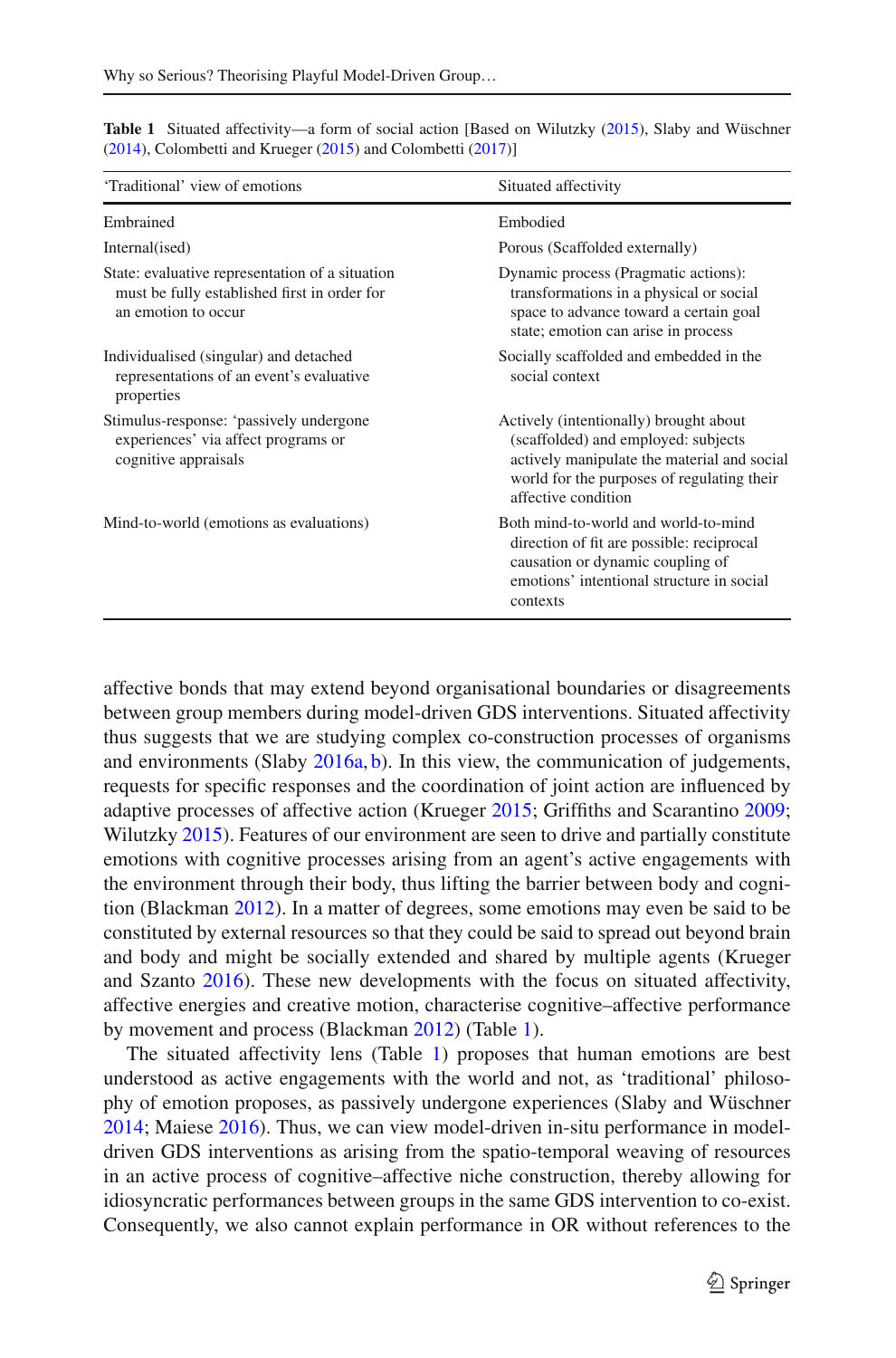entwining between affective, cognitive and behavioural aspects of collective practice. Creative modelling processes, and in particular rich pictures as used in some soft OR interventions, might serve as affective-cognitive scaffolding. Symbol systems, including such as those used in group model building interventions, constitute powerful representational resources, which are resources not just for an individual cognizer considered in isolation, but are sustained through collective social practices; this is what renders them collective representational resources in the first place (Gelfer[t](#page-18-15) [2015\)](#page-18-15). In interacting with external artefacts, through processes of internalisation, we learn to think in terms of those systems including language, number systems and diagrams (Menar[y](#page-19-14) [2010;](#page-19-14) Heersmin[k](#page-18-16) [2017](#page-18-16)). As such, the situated affectivity perspective brings our attention to the material effects of collective resources such as language, diagrammatic methods and notational rules (Gelfer[t](#page-18-15) [2015](#page-18-15)), or—in the case of material models—conventions regarding the use and manipulation of the constituent parts, such as the procedural aspects set out in model-driven GDS modelling methods. As such, the surrounding workshop environment, as it undergoes active material and social manipulation by the participants appears to have a central causal role in the construction and expression of affective states. Not only are our brains' representational properties transformed in interaction with cognitive artefacts, but so are our embodied interactive skills and the affective framing (Slab[y](#page-20-8) [2016a,](#page-20-8) [b;](#page-20-9) Maies[e](#page-19-7) [2016](#page-19-7)). Therefore, the situated affectivity lens seems to be promising for a micro-process approach to model-driven GDS practice with the aim to understand how jointly shared responsibility may be achieved for a decision supported my several decision makers (Arnott and Perva[n](#page-17-14) [2005\)](#page-17-14), who need to feel a sense of ownership to enact the decisions after the intervention (Perr[y](#page-19-15) [2013](#page-19-15)).

#### <span id="page-7-0"></span>**3.3 Affective Scaffolding**

Originating in theories of developmental psychology of dyadic or small group learning (e.g. Brune[r](#page-17-15) [1990;](#page-17-15) Vygotsk[y](#page-20-23) [1997](#page-20-23)), the concept of "scaffolding" has been increasingly used to refer to physical, cognitive and social augmentations of cognition, "*augmentations that allow us to achieve some goal that would otherwise be beyond us*" (Clark and Chalmer[s](#page-17-16) [1998](#page-17-16)). In the context of organisational development, collaborative work is accomplished through the integration of multiple scaffolds, including material and symbolic resources (e.g. objects, language, artefacts), spatial contexts, and institutional rules, social processes, and cultural norms (Weic[k](#page-20-24) [1995;](#page-20-24) Hutchin[s](#page-18-17) [1995](#page-18-17); Orlikowsk[i](#page-19-16) [2007;](#page-19-16) Gordon and Geor[g](#page-18-18) [2015](#page-18-18)), "*all of which structure human activity by supporting and guiding it, while at the same time configuring and disciplining it*" (Orlikowsk[i](#page-19-17) [2005\)](#page-19-17). Affective scaffolding (Colombetti and Kruege[r](#page-17-7) [2015\)](#page-17-7) refers to processes of 'situation modification' (Stepha[n](#page-20-25) [2012](#page-20-25)) when we actively structure the environment to influence our emotional well-being and affective states in an ongoing way. Scaffolds in the environment are not just part of a background, but rather have a central causal role in bringing about cognitive–affective capacities (Maies[e](#page-19-7) [2016](#page-19-7)). In affective niches, by virtue of scaffolded affectivity, further cognitive capacities can be developed (Maies[e](#page-19-7) [2016\)](#page-19-7). The emphasis on agentic engagement with the world makes this theory thus particularly interesting for the study of creative model-driven GDS which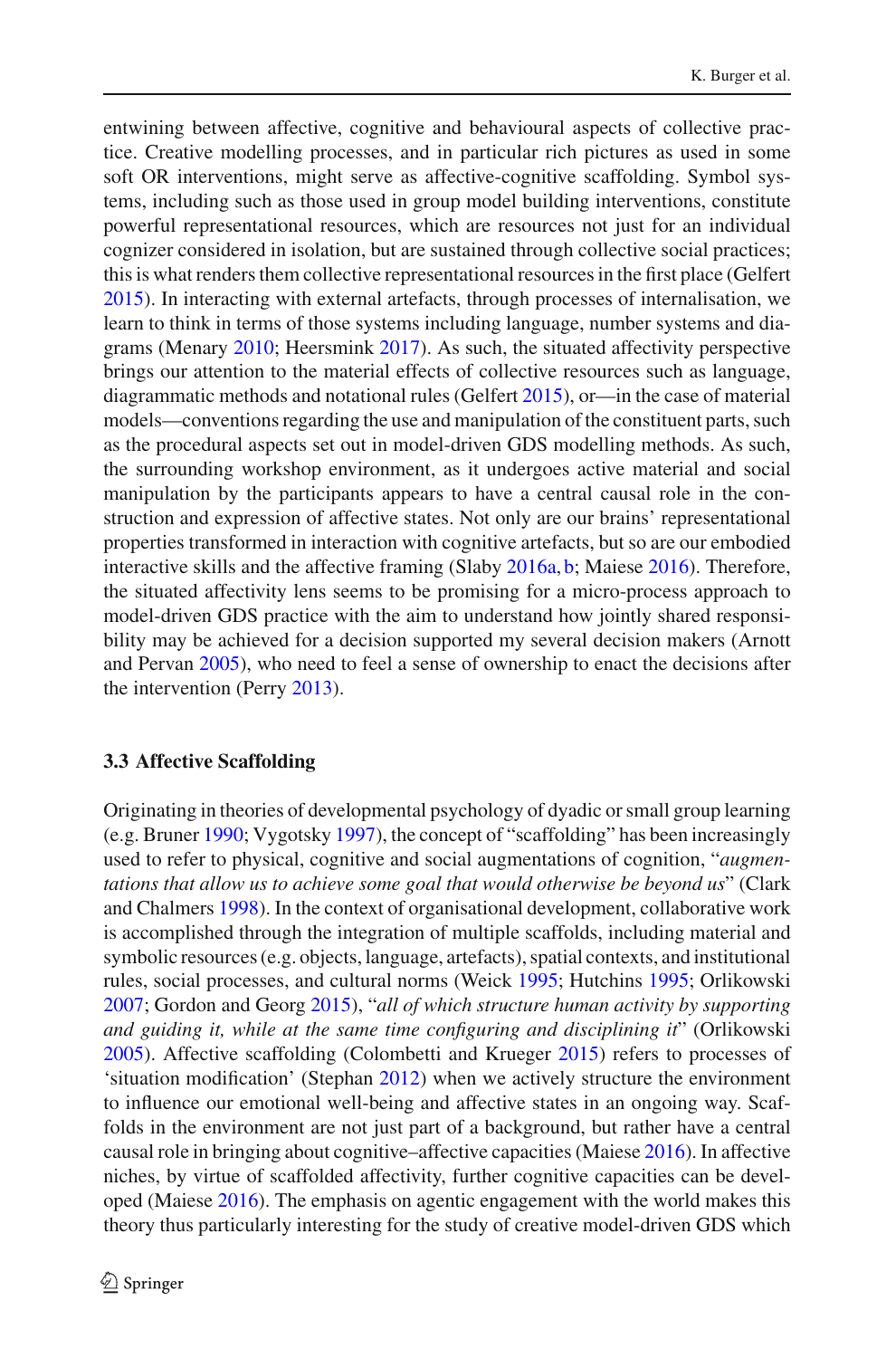aims to engage participants in the active construction of a shared future plan for action (Ede[n](#page-18-2) [1995;](#page-18-2) Taket and Whit[e](#page-20-0) [2000](#page-20-0)).

#### **4 Play Frames in We-Spaces**

The situated affectivity perspective draws attention to the way in which both emotion and cognition are sustained and amplified through active engagement with elements in the surrounding environment (Maies[e](#page-19-7) [2016](#page-19-7)). The area in which the (body-becoming- )mind most noticeably extends its sociality, is in our interactions not with inanimate objects but with other people (Robinso[n](#page-19-18) [2013](#page-19-18)). Thus, we are particularly interested in illustrating the role of human agency in the use of the socio-material resources for group decision support—which include other participants' embodied minds. The ways in which interactive performance unfolds between participants who already—as encultured and socialised human beings—come equipped with complex interpersonal scaffolding instruments is of particular interest. Thus our attention turns to the playful interactions that participants engage in as they realise that, in the context of the modeldriven GDS interventions, a 'we space' i.e. "*an emotion-rich coordinative space [that is] dynamically structured via the ongoing engagement of social agents*" (Kruege[r](#page-19-19) [2011\)](#page-19-19) is scaffolded and that they have been given the opportunity to exercise 'play frames' (Bateso[n](#page-17-17) [1953](#page-17-17)). Participants in conversation can construct a play frame of 'non-serious' talk by signalling that "This is play" through a process of psychological framing of their talk as humorous (Coate[s](#page-17-18) [2007\)](#page-17-18). The concept of a 'play frame' is used here to illustrate how the lens of situated affectivity lens deepens our understanding of environmental, and in particular, inter-personal fuels for shared planning.

#### **4.1 Micro-moment: Jester's Privilege**

Our vignette is drawn from a model-driven GDS intervention that took place in an urban planning context (cf. White et al[.](#page-20-16) [2016\)](#page-20-16). The vignette illustrates a humorous play frame (Coate[s](#page-17-18) [2007\)](#page-17-18) which occurred during the modelling phases of the GDS intervention and was triggered by conversational processes related to interrogating the relationships between the post-it notes that had been previously added to the flipchart models. The entire frame takes 30s to play out, with the humorous micro-moment taking 3s to perform, and forms part of an iterative model building process, instantiating the interweaving between process and content (Checkland and Winte[r](#page-17-19) [2005\)](#page-17-19). The topic of conversation is the experienced difficulty of establishing trust-based relationships with market-led developers in order to advance community engagement and sustainable novel energy technologies (Fig. [2\)](#page-9-0).

The micro-moment, followed by laughter, shows a participant who is using his body as a resource to enact the pictorial maxim of the three wise monkeys (Fig. [3\)](#page-9-1), which forms part of our shared cultural repertoire, to communicate his disapproval of the behaviour of commercial developers turning a blind eye to attempts to achieve an integrated 'green development' for the entire zone.

Through humour, a critical viewpoint is advanced in a 'permissible' manner without causing outright offence or possibility of direct retaliation/refutation, as Jesters have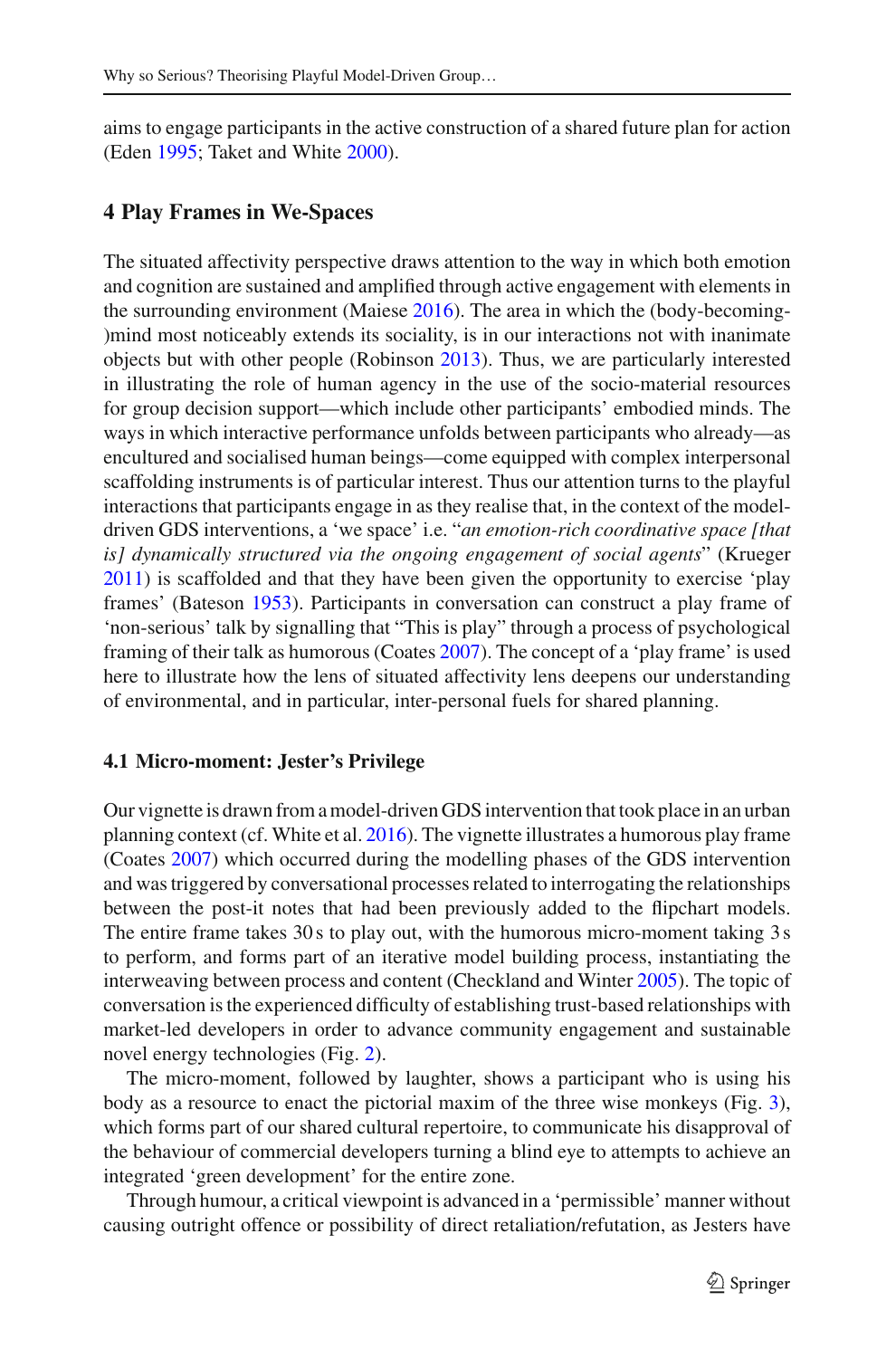

**Fig. 2** Playframe opening: Participant starts speaking

<span id="page-9-0"></span>

*"As soon as you start talking about … They go… Ooouuuh…Nanananana…."*

Ooouuuh...Nanananana...."



<span id="page-9-1"></span>

**Fig. 4** Playframe ending: Laughter and different participant picking up the point made

<span id="page-9-2"></span>the right to speak 'truth' to (institutional(ised)) power. The laughter, shared by at least two other group members, that follows his performance constitutes a form of mutual acknowledgement of the felt lack of control and influence over market-driven developers and thereby lends support to the participant (Fig. [4\)](#page-9-2).

In laughing together, a moment of intimacy is created as some of the other participants acknowledge that they recognise his understanding of the problem—not only conceptually but intimately (Crowe et al[.](#page-17-20) [2017](#page-17-20)). This helps to inform the next action by the group, i.e. to agree on the allocation of coloured scoring points to the model (Davis et al[.](#page-18-19) [2010\)](#page-18-19) to prioritise the allocation of resources—emotional and cognitive—in a conceptual format by adding scoring points to the flipchart model for relevant pro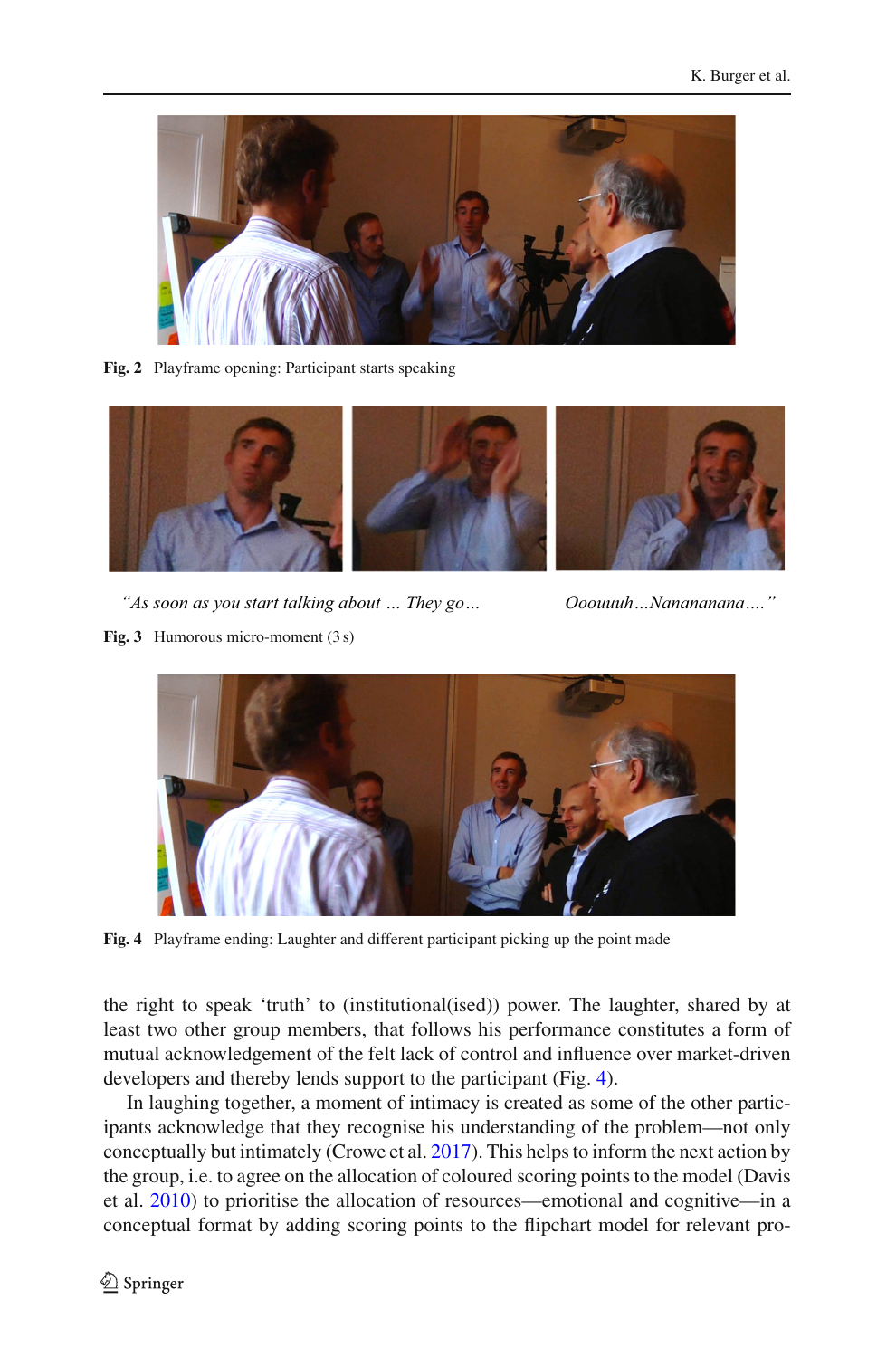cesses. In consequence, affect performed in-situ can be said to have influenced the plan for action beyond the workshop. This is explored in more detail in the following sub-sections, considering verbal and non-verbal affect as practical action, reciprocity, social scaffolding and embodied engagement.

## *4.1.1 Verbal and Non-verbal Affect as Practical Action*

The micro-moment illustrates how bodily and linguistic resources are used to move forward in the problem situation through affective scaffolding (e.g. the intentional use of humour) to facilitate the collective problem restructuring process. In the micromoment, the participant-turned-Jester uses both verbal (sing-song) and non-verbal clues (arms and hands) to isolate the humorous micro-moment from the normal dialogue (Wilso[n](#page-20-26) [1979\)](#page-20-26). The micro-moment is accepted as being governed by different rules to those which govern serious dialogic exchanges as the clues are understood by listeners (signalled by laughter). The micro-moment of permitted disrespect in the 'joking relationship' allows negative feelings and institutional criticism to be expressed 'freely', without causing offence (Watson and Dre[w](#page-20-27) [2017;](#page-20-27) Grev[e](#page-18-20) [2017](#page-18-20)). As such, the discursive ambiguity of humour with its friendliness and antagonism creates a 'safety valve' (Radcliffe-Brow[n](#page-19-20) [1952](#page-19-20)) with the possibility for a 'cathartic move' (Ackermann et al[.](#page-17-3) [2016\)](#page-17-3). Moreover, such talk, even though regarded as 'non-serious' by participants, can nonetheless serve to accomplish other strategically important ends (Coate[s](#page-17-18) [2007\)](#page-17-18) which is reflected by the subsequent prioritisation of processes on the 'serious' flipchart model, illustrating that task-oriented humour can stimulate an effective group response to a work-based, goal-oriented issue (Holme[s](#page-18-21) [2007](#page-18-21)).

#### *4.1.2 Cognitive–Affective Niches*

The capacity for complex forms of perspective-taking and shared understanding can be enabled by the provision of specific kinds of affective scaffolding (Maies[e](#page-19-7) [2016](#page-19-7)). During the micro-moment performance, the participant-turned-Jester, through his movements and emotional expressions, draws the attention and interpretative activity of the other participants to the enacted pictorial maxim, so that it becomes possible for the participants to share each other's perspective and point of view. Humour is thereby performed as a shared social activity with the ability to strengthen interpersonal dynamics and organisational relationships (Coope[r](#page-17-21) [2008\)](#page-17-21). In the process, the participants actively use and modify scaffolds in their environment (e.g. their postures, gestures, speech as well as the post-it notes and prioritisation points on the flipchart model), using emotion whilst advancing their point of view and sustaining collaborative modelling activity. Moreover, the vignette illustrates that, through their dynamic and embodied engagement in the micro-moment, participants gain access to fine-grained social information, so that social cognition and affect appear to have been scaffolded in what seems to be at once an affective (humour and laughter) and cognitive niche (challenging relationship with market-developers) (Maies[e](#page-19-7) [2016](#page-19-7)). This tangible sense of a 'sha[r](#page-19-19)ed experiential field' (Krueger [2011\)](#page-19-19) can be referred to as 'we-space': a dynamic, forceful realm enacted jointly by two or more interacting participants which is in existence only for the time the interaction lasts (Fuchs and Koc[h](#page-18-13) [2014](#page-18-13)). Within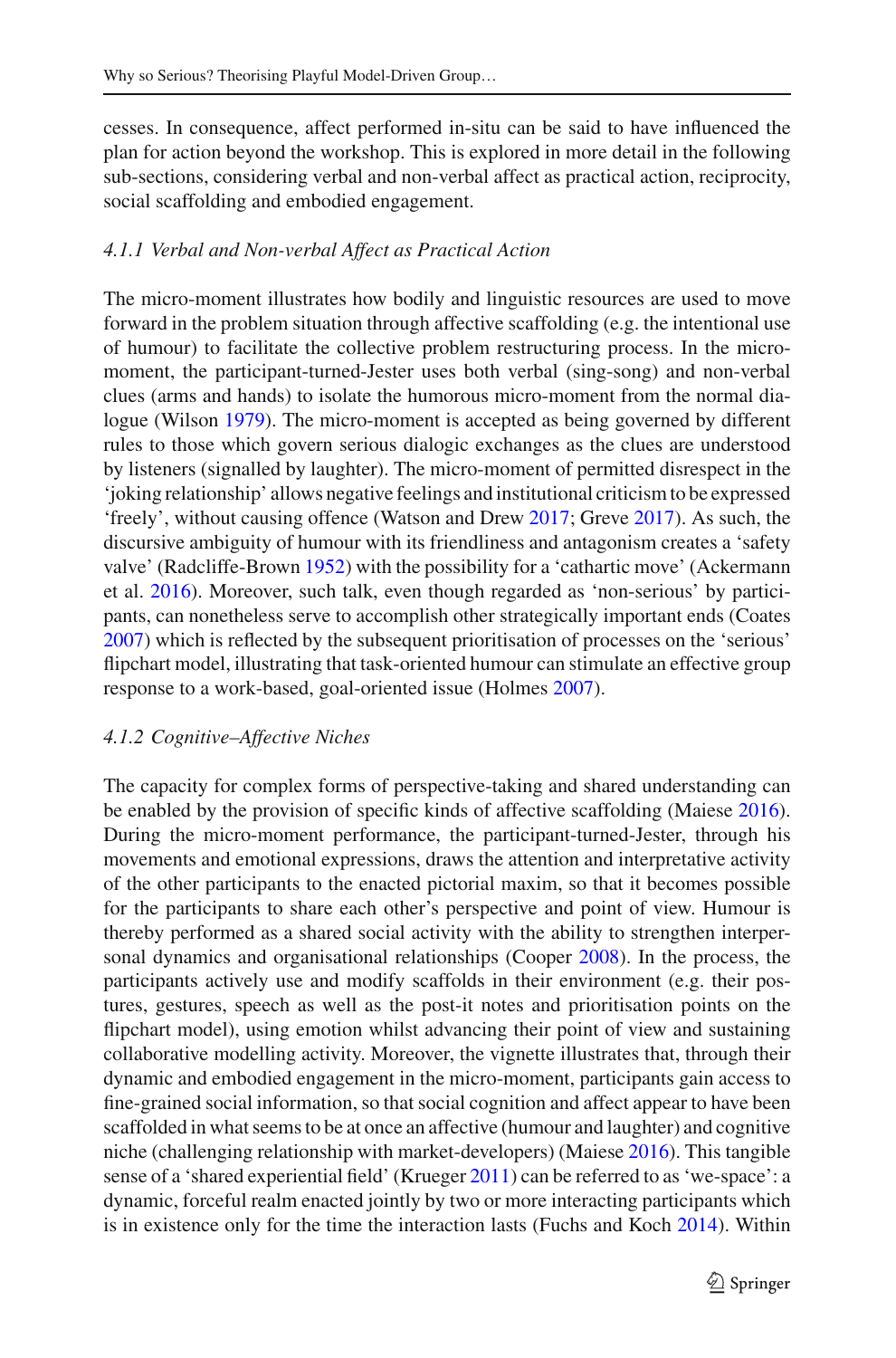this shared experiential field, dynamic interrelations exist between positive affect and effective cognitive performances (Kruege[r](#page-19-19) [2011\)](#page-19-19).

## *4.1.3 Social Scaffolding*

Researching humour in negotiations, Maemura and Horit[a](#page-19-21) [\(2012\)](#page-19-21) found that it can be used to improve cohesion, indicate the willingness to cooperate, to cope with a difficult situation, and to release tension. As such, humour can be conceptualised as interpersonal emotion management with the purpose to manage the emotions of others as well as of the self (Yip a[n](#page-21-1)d Martin [2006\)](#page-21-1). The vignette illustrates how the participantturned-Jester acts on his surroundings, in this case mainly the other group members, and influences and scaffolds their moods (laughter arising) thus contributing to the construction of the group's affective niche (in part, by creating shared affective memories of the humorous incident). The group's laughter would not have been possible had it not been for the reciprocal appreciation of the humorous incident that can be seen to illustrate emotion as a social process. It also illustrates that affective scaffolding has both active and passive aspects: "*we actively manipulate the environment so that we can be passively influenced by it*" (Colombett[i](#page-17-8) [2017\)](#page-17-8).

## *4.1.4 Embodied Engagements*

The vignette illustrates that during the model-driven GDS intervention, an increased social understanding and exploration of emotions is scaffolded, in part, by the positions that participants take, as well as their movement sequences (Maies[e](#page-19-7) [2016](#page-19-7)). Through these additional non-verbal possibilities of communication in-situ, the reliance on verbal exchanges is reduced. The availability of additional bodily resources for communication thus appears to be particularly important in settings that are conflictual, which is not uncommon in model-driven GDS, where participants may find constructive verbal dialogue difficult to initiate. As such, in particular low-tech model-driven GDS interventions that give space to embodied interaction may have the potential to be even more effective than explicit negotiation and verbal dialog in some cases (Jones and LeBaro[n](#page-18-22) [2002\)](#page-18-22). Model-driven low-tech GDS might be said to enable a 'social technology' of bodily-affective resources that may allow communication to flourish.

#### **4.2 Why so Serious?**

In sum, the vignette has illustrated the intertwining of materiality beyond the model (e.g. bodies), instruments beyond the tools provided (e.g. linguistic patterns) and interaction rituals beyond the model-driven GDS script (making fun to move the conversation forward) (Rossne[r](#page-19-22) [2011](#page-19-22)). However, rather than being random or the product of individual differences, the sequence and flow of these interactions appear patterned—in our example by a humorous play frame with a shared focus on conversational rhythm-illustrating how the collective regulation of action in-situ draws on collective cultural resources. Thus, the micro-moment illustrates how situated affectivity can be constitutive of effective model-driven GDS interventions, by connecting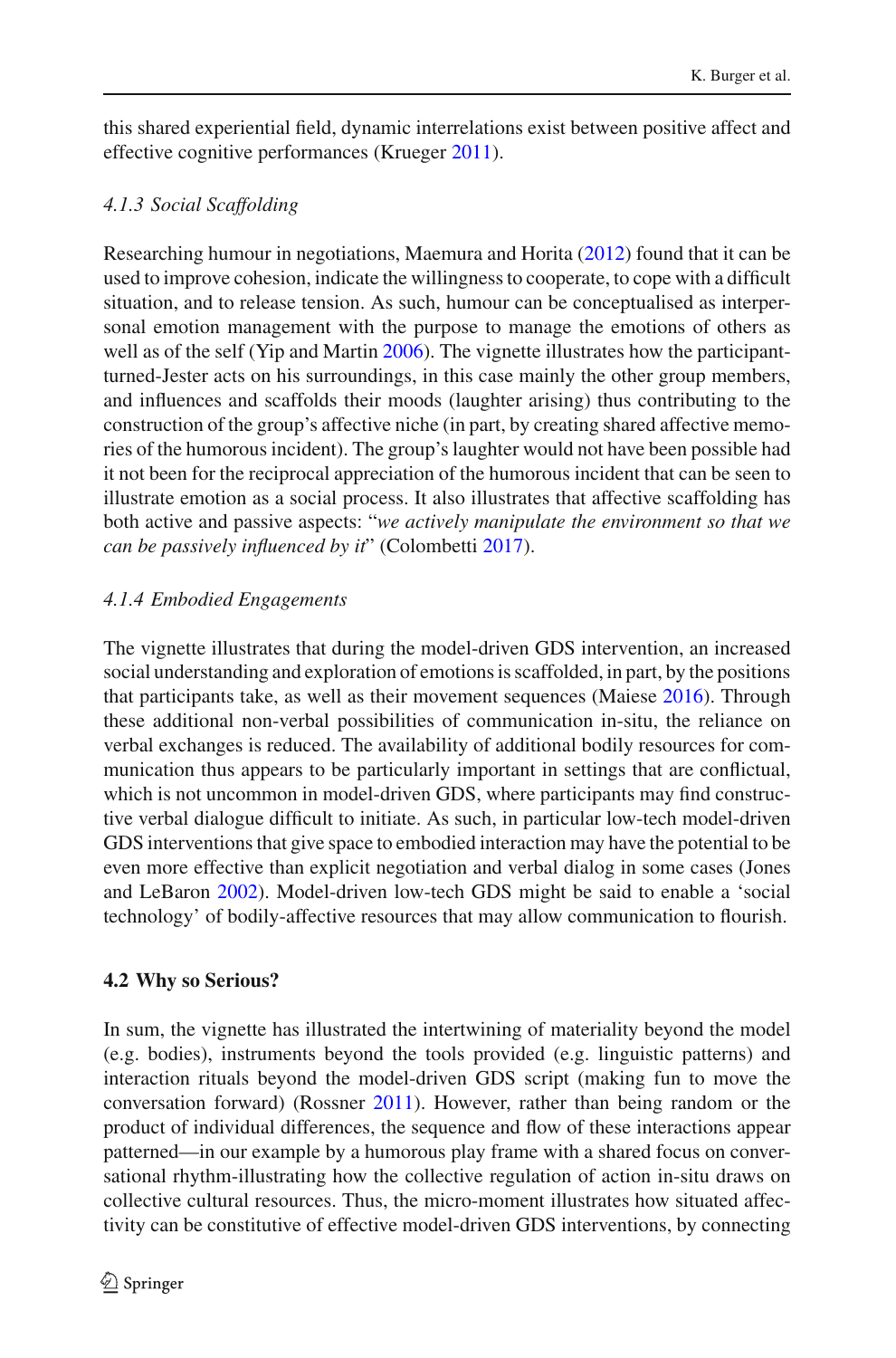participants and creating common experiences that shape shared feelings and social cognition.

#### *4.2.1 Situated Social Affectivity*

The vignette suggests that the model-driven GDS intervention offered a socially shared affective experience (e.g. Rogelberg et al[.](#page-19-23) [2010\)](#page-19-23) to the participants and the lens of situated affectivity provides conceptual resources to understand how (play)(work) might be accomplished: the micro-moment's performativity appears to be brought about through the performer's pragmatic enactment of the pictorial maxim (active manipulation of the 'we-space'), the other participants' understanding of the maxim (shared socio-cultural context), their openness/susceptibility to reciprocal causation of emotions (porosity of bodies in a cognitive–affective niche) which gives rise to the shared emotional expression of laughter (socially scaffolded emotion). Environmental resources (incl. body-space-other bodies) and interpersonal scaffolds (language and bodily expressions, e.g. gestures, language) were drawn upon in pragmatic action to construct an opportunity for cognitive–affective interpersonal understanding by expressing an issue humorously which would otherwise have potentially caused offence. Thus, to understand the performativity of model-driven GDS it seems important to consider not 'just' the physical and epistemic interactions with a model as a tool in knowledge generation processes, but also the interpersonal emotional commitment(s) in interaction with cultural artefacts, including models, which we use to scaffold group decision formation processes. An abstract characterization of such resources and processes is likely to tell only half the story, as resources appear to be constituted equally by the situated affective patterns in activities of manipulation or inference of the participants who deploy the resources.

#### *4.2.2 Serious Play Dates*

Humour has been found to be a specific variant of play (Ahola et al[.](#page-17-0) [2016](#page-17-0)) and humorous discourse is characterized by "*ambivalence, accepting the ambiguities, contradictions and paradoxes latent in social constructions of reality*" (Watson and Dre[w](#page-20-27) [2017\)](#page-20-27). The 'unreality' of humour is illustrated by the micro-moment as it associates the pictorial maxim with real-life commercial developers pursuing 'serious' business. The micro-moment thus appears to be performative because it is based on the acknowledgement of more than one interpretation of reality (Sandelands and Bouden[s](#page-19-24) [2000](#page-19-24)). Jokes can be constructed by juxtaposing two different frames of reference, so that a glimpse of alternative (and shared) perceptions of reality (Gruguli[s](#page-18-23) [2002](#page-18-23)) is provided. As such, situation-specific humour may be seen as actively relying on the existence of numerous, complex realities for its comic impact (Kah[n](#page-18-24) [1989\)](#page-18-24). Given that the claim to purposeful decision support provided by model-driven GDS to a significant degree relies on assisting participants to share different 'worldviews', enabling participants to *experience* the problem situation from multiple perspectives, for example through the use of humour, should be of significant interest to GDS practitioners. In particular, two considerations of importance for the scaffolding cognitive–affective niche construction arise: First, agency, conceptualised as the degree of control that participants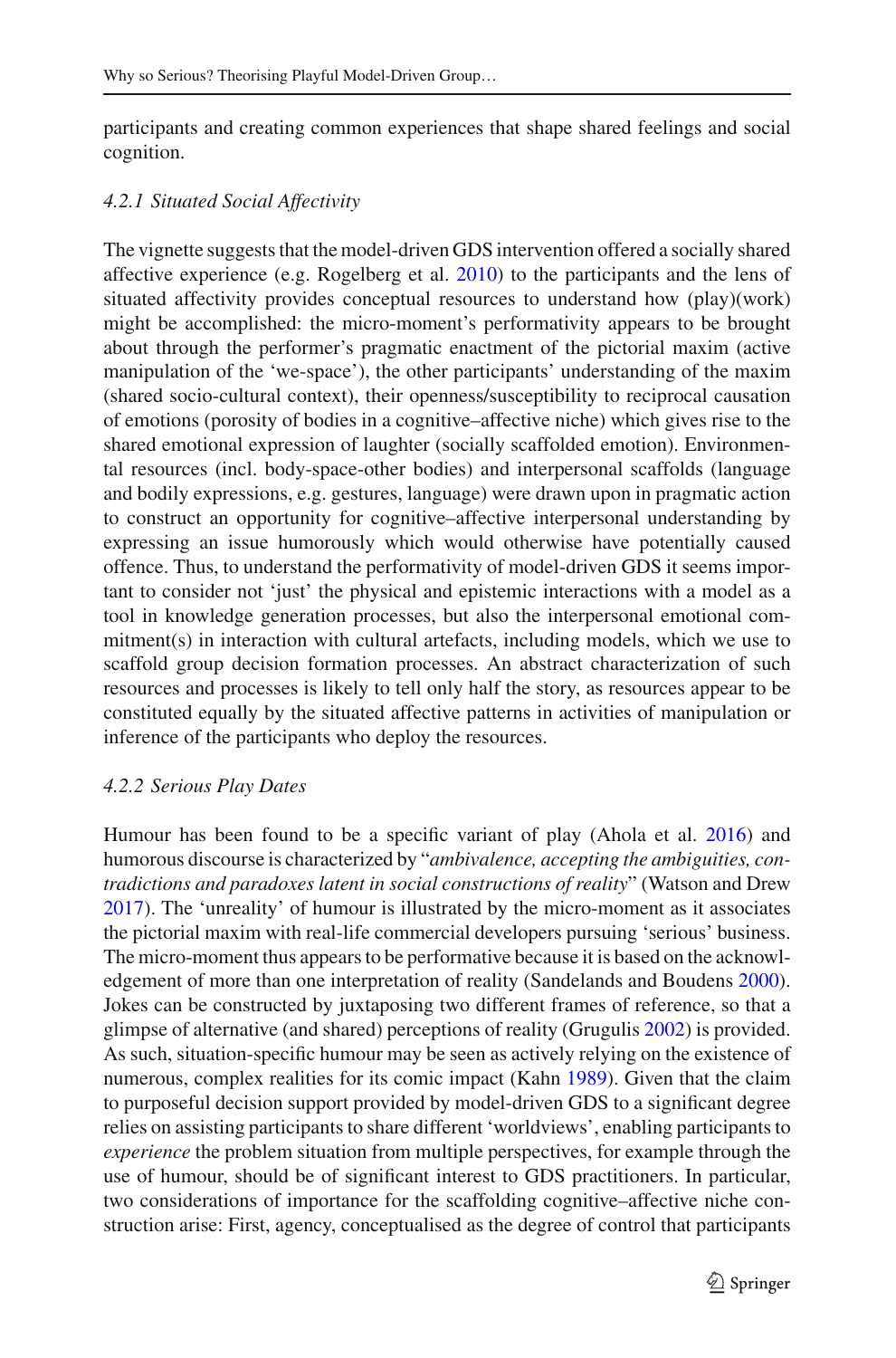

<span id="page-13-0"></span>**Fig. 5** Micro-process research with situated affectivity

have over the OR technology and second, interactivity, defined as the capacity of participants to respond to the contributions of others, act on them and alter them in some way or another whilst engaging in the co-construction of models.

## **5 Purposeful Play**

The vignette illustrated how situated affectivity in GDS interventions can be transformative, setting directionality in the discourse and bringing materiality in with the development of bodily rhythm in conversation. Thus, the opportunities offered by the theory of situated affectivity for broadening definitions of what 'counts' as an emotion or emotional expression, as well as detailing the link between expression, action and talk, are therefore important in thinking critically about emotions in model-driven GDS. Finally, we can begin to suggest a methodology for the study of micro-processes of situated affective activity—or (play)(work) in model-driven GDS (Fig. [5\)](#page-13-0).

In the following sub-sections, we reflect on opportunities, limitations and extensions arising from the proposed theoretical perspective.

## **5.1 Theoretical Aspects in a World of Practices**

The perspective of situated affectivity is being advanced by philosophers of cognitive science, drawing on the philosophy of biology (Stereln[y](#page-20-21) [2010](#page-20-21)) and, at times on sociological theories and phenomenology. However, much work remains to be done in systematically linking debates within philosophy on socially extended and collective emotions (León et al[.](#page-19-25) [2017](#page-19-25)). One particularly interesting aspect is the question what attracts people to one another in play and why we play together. Obvious connecting theories from developmental psychology include work by Vygotsky (White et al[.](#page-20-16) [2016](#page-20-16)), given the shared interest in socio-cultural scaffolding processes. The efficacy of model-driven GDS as organised (play)(work) might then be explained by their benefits for intellectual and social development (Vygotsk[y](#page-20-28) [1980\)](#page-20-28) and the role in personal creativity (Ise[n](#page-18-25) [1999](#page-18-25); Sandeland[s](#page-19-0) [2010\)](#page-19-0). Moreover, theories of practice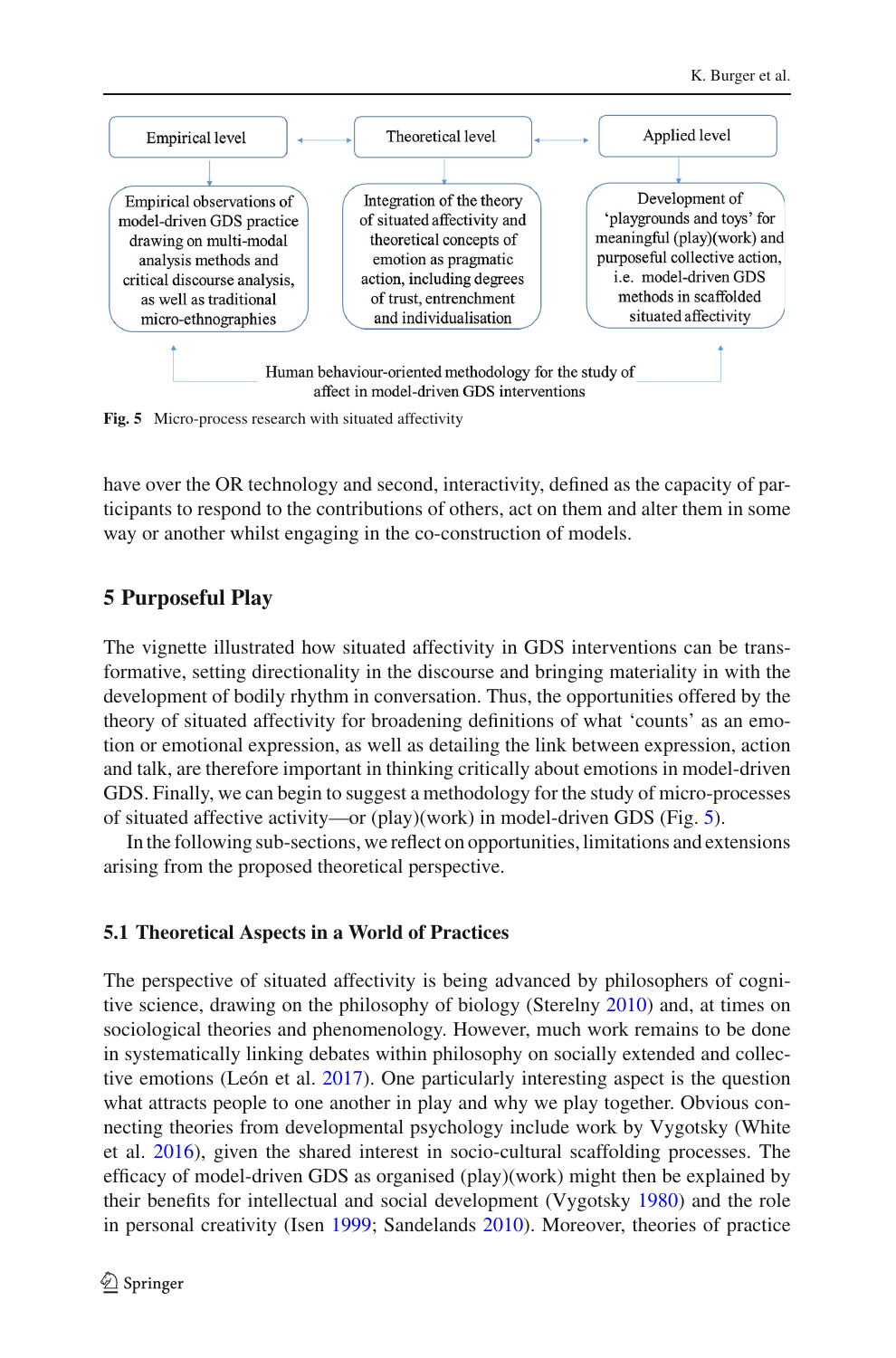may be of interest to study the normative aspect of interactions and materialities (Bourdie[u](#page-17-22) [1990](#page-17-22)). Practice theorists talk about the "feel for the game"(Bourdie[u](#page-17-22) [1990](#page-17-22); Nicolini et al[.](#page-19-26) [2003](#page-19-26); Gherard[i](#page-18-26) [2009](#page-18-26)) and the "emotional habitus", that is, internalized and internally structuring mechanism of managing one's own and influencing others' emotions. Considering the interest in scaffolding meaningful work through purposeful modelling interventions, the workshop's inner dynamics, tensions, and movement toward completion could be explored further (Sandelmans 2010). Lastly, considering recent theoretical developments in management science, the theory might well inform research on 'serious gaming' with virtually situated affectivity in distributed organisations.

#### **5.2 Methodological Considerations**

Many of the outcomes of model-driven GDS interventions are thought to be 'invisible' process changes such as "*a 'conscious appreciation' of growth in shared perceptions and orientations, of unresolved problems, of other organisational cultures and personal styles, constraints and pressures and others, and shared ways of working*" (Friend and Hicklin[g](#page-18-27) [1987](#page-18-27)). Such qualitative, cognitive–affective changes of aesthetic value (Taket and Whit[e](#page-20-0) [2000](#page-20-0), p. 238) might be insightfully studied with a micro-process lens on situated affectivity, as illustrated by the vignette in which we paid attention to micro-shifts in individual views that occurred during modeldriven GDS. To proceed, we need research methods that facilitate an inquiry into the dynamic instantiation of connections between the cognitive, affective and behavioural aspects during specific GDS interventions and that enable us to conceptualise the properties which arise such interactive processes (Bellan[d](#page-17-23) [2011](#page-17-23)). The importance of ethnography with its long history of successfully studying complex social processes is thus highlighted. Authentic data such as recordings of face-to-face interactions are needed and video recordings in 'natural' settings appear useful to capture OR practice. Whilst our vignette has only served to briefly illustrate the lens of situated affectivity, adequate methods of analysis may include discourse analysis, conversation analysis, activity-based-communication analysis, and interactional sociolinguistics (Koeszegi and Vetscher[a](#page-19-27) [2010;](#page-19-27) Norric[k](#page-19-28) [2010](#page-19-28); Martinovsk[y](#page-19-6) [2015a\)](#page-19-6). Specifically, more detailed studies that analyse group conversations as multi-modal and complex phenomena (Kres[s](#page-19-29) [2009](#page-19-29)) and illuminate the sharing of modes across participants and settings would be valuable. As a layer upon the multimodal analysis lies metaphoricity (Cameron and Deigna[n](#page-17-24) [2006](#page-17-24); Jensen and Cuffar[i](#page-18-28) [2014](#page-18-28))—the potentially metaphorical language used to scaffold the knowledge sharing and negotiation (Grev[e](#page-18-20) [2017](#page-18-20)). Moreover, critical approaches inspired by cultural studies scholars (Blackma[n](#page-17-9) [2012](#page-17-9)) and discourse studies (Wodak and Meye[r](#page-21-2) [2015](#page-21-2)) may help to understand how processes of meaning making by individuals and groups are interwoven with their being-ashistorical-subjects within structuring and structurating processes (Slab[y](#page-20-8) [2016a](#page-20-8), [b](#page-20-9)). Relatedly, situated affective micro-politics in face-to-face interactions still need to be understood better (Mühlhof[f](#page-19-30) [2016\)](#page-19-30) so that the performative use of social collective resources, such as humour, and contributions of technology-enhanced group decision structuring settings, such as the relative anonymity of each participant's contributions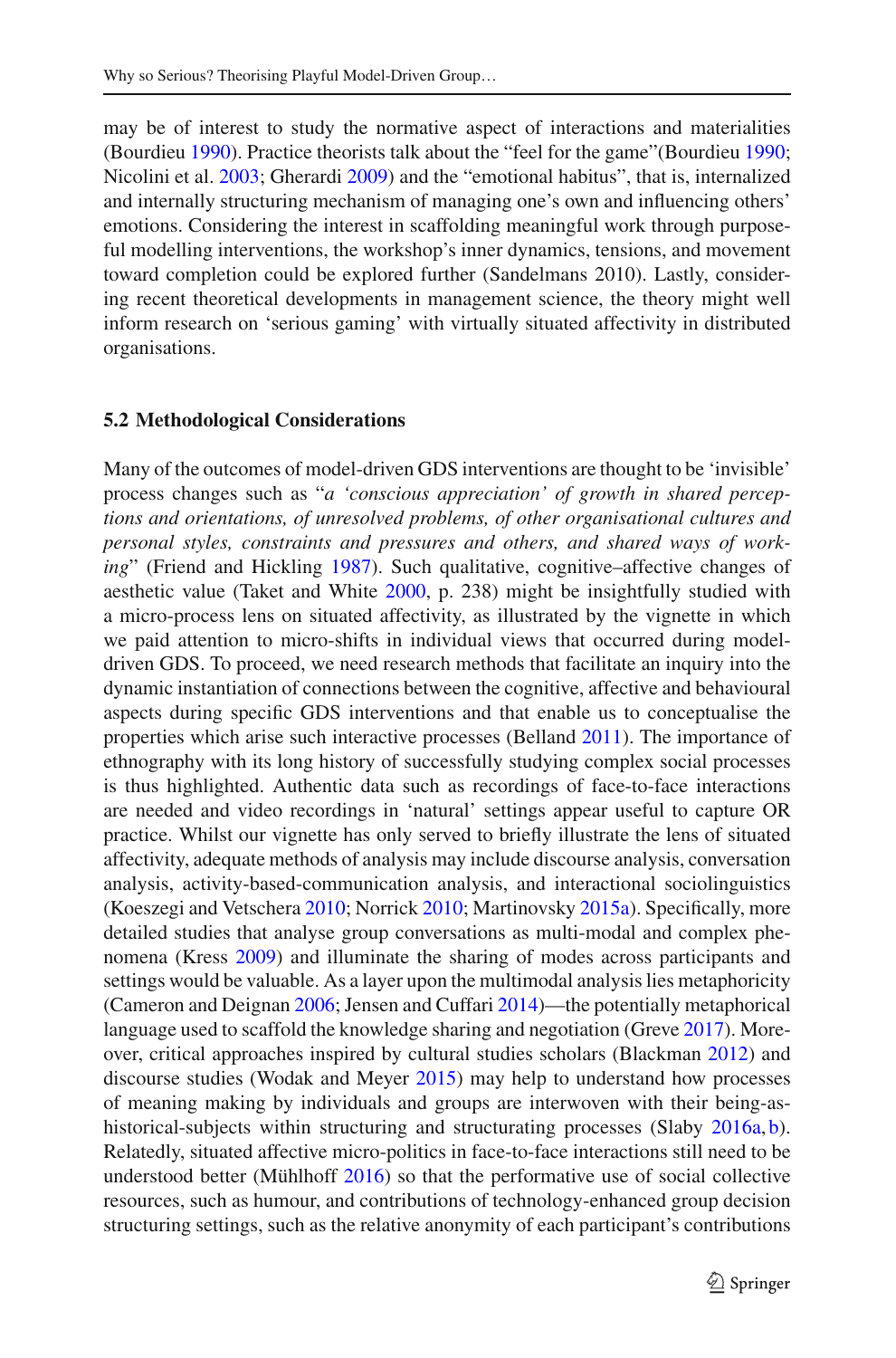during the decision process, can be jointly studied through an integrative lens (Ackermann and Ede[n](#page-17-25) [1994](#page-17-25)). From the point of view of affective niche construction and situated affectivity such micro-level approaches should help us to characterise practices of group decision co-construction more precisely, emphasising the role of distinctive affective processes situated in the socio-material playground of model-driven GDS.

#### **5.3 Empirical Aspects: Playing Meaningfully**

The aspect of apprenticeship for self-facilitation of model-driven group decision support requires further attention. Affective practices may well be learned through gradual 'pickup of lore', both through formal demonstration and playful trial-and-error experiment (Stereln[y](#page-20-29) [2012](#page-20-29)). Thus the perspective of situated affectivity draws attention to processes of learning how to scaffold effective group discussions over time, thereby contributing to the original idea of model-driven GDS as upskilling (Rosenhead and Thunhurs[t](#page-19-31) [1982](#page-19-31)). The apprenticeship aspect also leads to considerations regarding intervention design as a multi-method activity. If we accept that (i) emotional commitment is fundamental to successful model-driven GDS (Eden and Ackerman[n](#page-18-29) [2013](#page-18-29)), and we accept (ii) that our vignette of the humorous play frame illustrates the coconstruction of a shared emotional understanding of a problematic aspect of the 'wicked problem situation', and we accept that (iii) this shared understanding was to a significant degree accomplished through non-verbal and bodily performance, then we have to confront the possibility that increasing technology-support in modeldriven GDS, for example through personal computers in pursuit of greater efficiency of idea generation, may come at the expense of substantial opportunities for complex interpersonal affective scaffolding of group decisions. This should be a consideration at least in the sense that sequential multi-(method) approaches iterating between lowand high-tech tools (cf. Ackermann and Ede[n](#page-17-25) [1994\)](#page-17-25) or a more seamless integration of high-tech tools (e.g. interactive tabletops) could be developed further.

Moreover, alternative interpretations of the micro-moment could be offered, particularly if the researchers' epistemological interest was the context-specific content of the exchange and its relationship with the wider discourse on urban sustainability, rather than a micro-processual understanding of the mechanisms by which affect matters in its unfolding in-situ. For example, as any sustainable urban development project has to hold the tension between environmental, social and economic goals, it would possible to consider how these interests are reflected in and possibly how they animate the documented exchange. Particularly promising theoretical lenses for such considerations are activity theory (White et al[.](#page-20-16) [2016\)](#page-20-16), the sensemaking perspective and the Mangle of practice (White et al[.](#page-20-30) [2015\)](#page-20-30). Such theorising could be pursued in conjunction with the consideration of situated affectivity to understand how affect, cognition and behaviour are intertwined in-situ. However, as our focus of this paper is to demonstrate the value of the lens of situated affectivity for the often under-theorised dimension of affect in-situ, we view such zooming out (Nicolin[i](#page-19-32) [2009\)](#page-19-32) of the micromoment as an area for future development.

Finally, the practitioner-facilitator might be particularly interested in practical insights arising from the perspective of situated affectivity for their role as an enabler of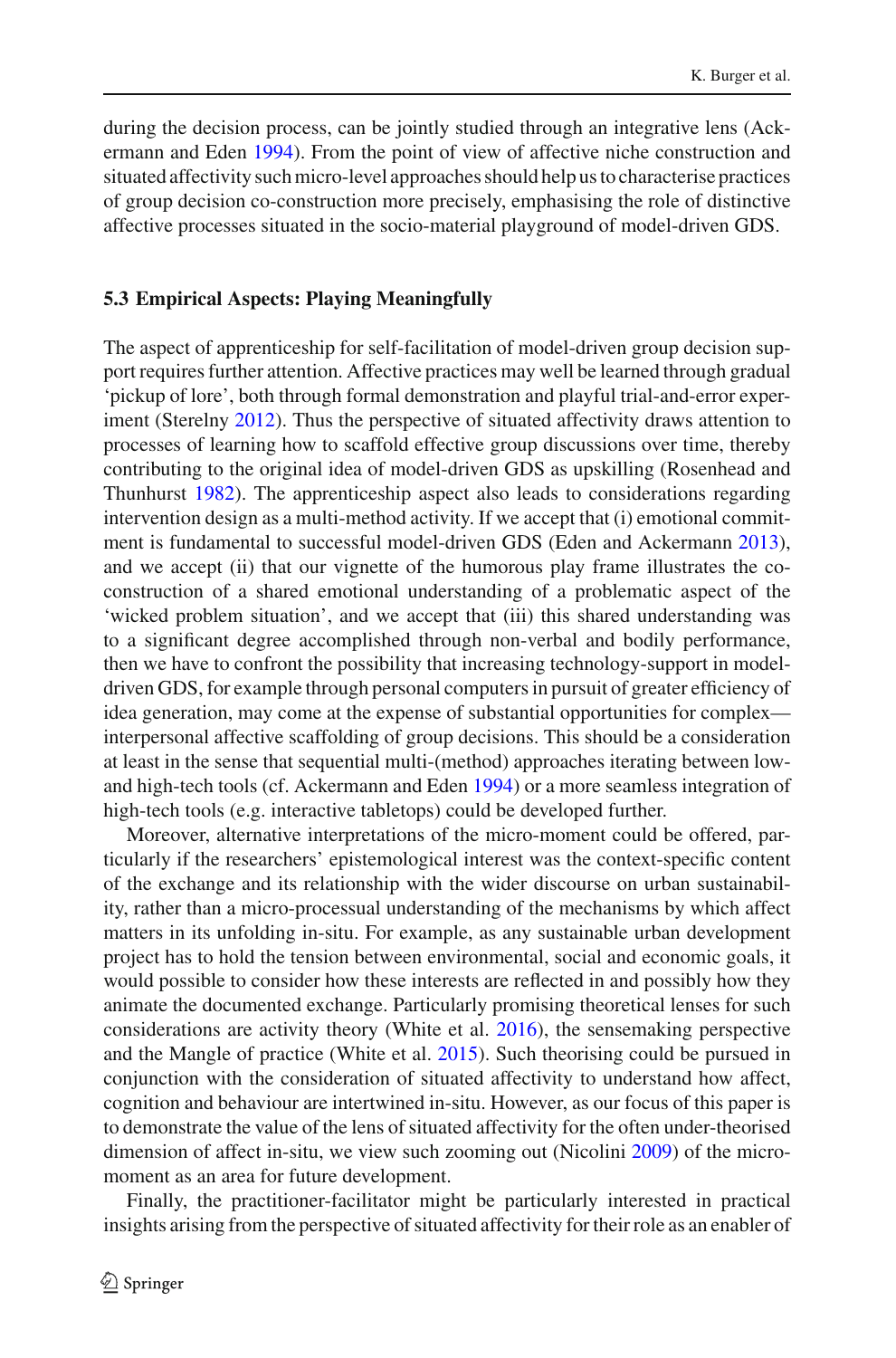positive playful micro-moments. Having zoomed in on an illustrative micro-moment, we have left supportive micro-interventions by the facilitator out of the play frame. Future research may, however, pay greater attention to micro-moments between participants and facilitators through the lens of situated affectivity. Here, we hope that it may suffice to suggest that engaged facilitators who mix, modify, match and multiply (Taket and Whit[e](#page-20-0) [2000,](#page-20-0) p. 96) the 'toys' that have been developed over time for group decision support in a manner that considers flexibility, fairness, forthrightness and focus (Taket and Whit[e](#page-20-0) [2000,](#page-20-0) p. 146) may hope to do approximately right (White and Take[t](#page-20-31) [1997](#page-20-31))—and in this sense might even permit themselves to bring their sense of humour into play(work).

## **6 Conclusion**

Model-driven group decision support (GDS) interventions are thought to scaffold constructive active group reasoning processes. However, despite practitioners' confidence that model-driven GDS will deliver enhanced outcomes, we do not yet fully understand how changes in collective behaviour are stimulated by the provided scaffolds as there is a historical shortfall of research into the actual behaviours of the actors involved (Key[s](#page-18-30) [2000](#page-18-30)). To this date, the design and implementation of model-driven GDS are often treated as 'black boxes'—full of unidentified processes and practices with little clear interdependencies. Model-driven GDS practice thus needs to be more extensively studied in-depth to identify how the use of methods may be associated with changes in the participants' ability to take effective collective action in problematic situations.

The perspective of situated affectivity, which has not yet been applied to the study of model-driven GDS, may offer a potentially very relevant approach to the study of practice. Applying this perspective to study what's going on inside the black box of a model-driven GDS intervention, we have illustrated a micro-moment of human creativity in-situ which may be seen as indicative of our joint ability, drawing on reciprocal scaffolding processes, to overcome obstacles in the context of model-driven GDS. The use of humour, as reported in the micro-moment, may appear trivial but its performative function is surprisingly easy to overlook. Through playful cognitive– affective scaffolding, participants move forward in messy problem situations. The decision support provided by low tech GDS interventions may thus, at least partly, lie in giving space to purposeful (play)(work).

The micro-level view (re)emphasises the need for integrative perspectives for the study of behavioural, cognitive and affective processes in-situ that take into account the complex role of the environment in scaffolding affective collective performance. Situated affectivity in model-driven GDS interventions might be understood as the nuanced interweaving of individual and collective resources for effective performance, contributing the development of a social(ised) logic of OR practice. More research from a micro-process perspective on situated affectivity would thus be desirable to further explore behaviour in model-driven GDS interventions as serious (play)(work), undertaken and enabled by a(n) (OR) community alive in play.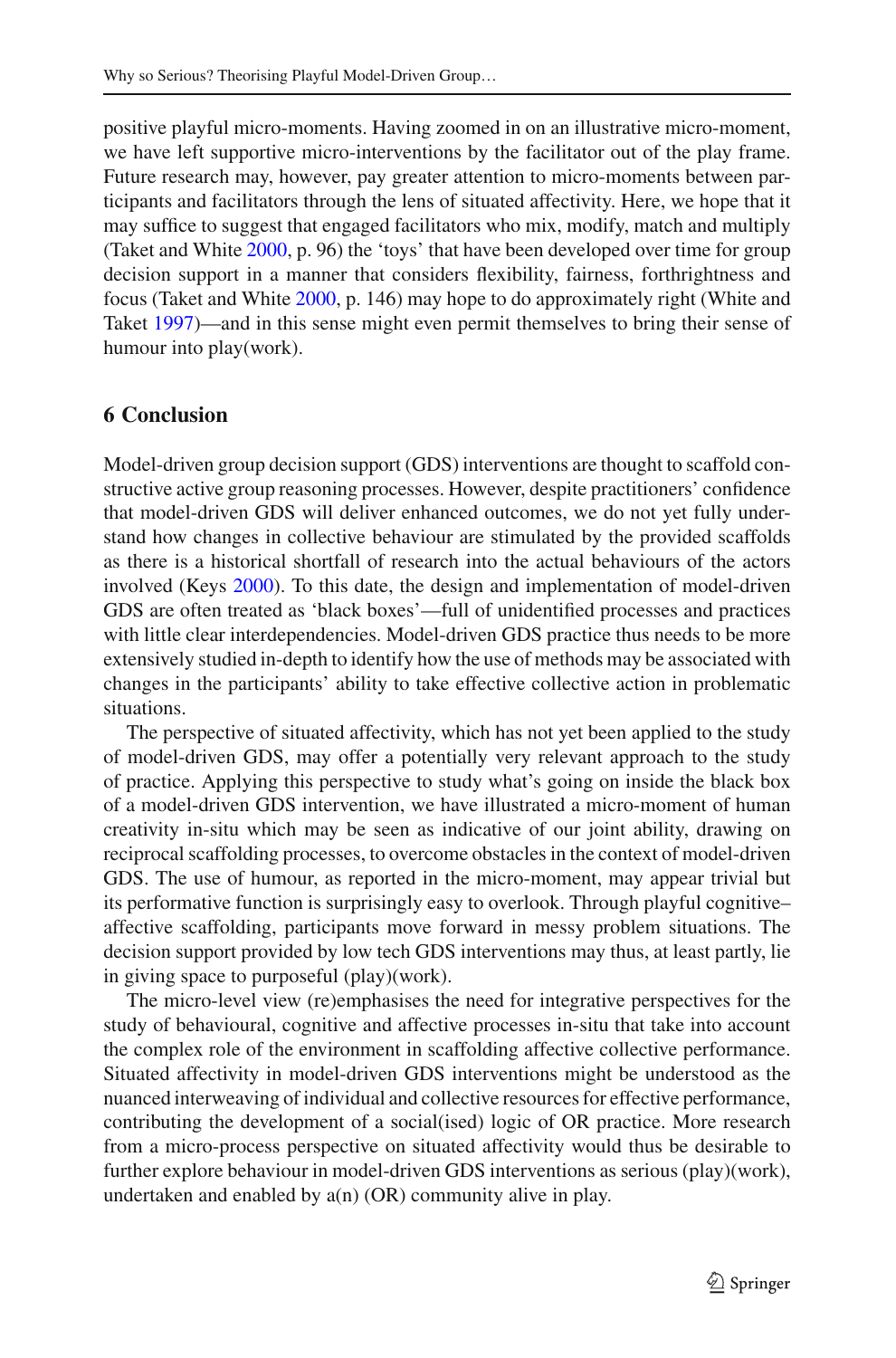**Acknowledgements** This work was supported in part by the EU FP7-ENERGY-SMARTCITIES-2012 (314277) Project STEEP (Systems Thinking for Comprehensive City Efficient Energy Planning).

**Open Access** This article is distributed under the terms of the Creative Commons Attribution 4.0 International License [\(http://creativecommons.org/licenses/by/4.0/\)](http://creativecommons.org/licenses/by/4.0/), which permits unrestricted use, distribution, and reproduction in any medium, provided you give appropriate credit to the original author(s) and the source, provide a link to the Creative Commons license, and indicate if changes were made.

#### **References**

- <span id="page-17-25"></span>Ackermann F, Eden C (1994) Issues in computer and non-computer supported GDSSs. Decis Support Syst 12:381–390
- <span id="page-17-2"></span>Ackermann F, Eden C (1997) Contrasting GDSSs and GSSs in the context of strategic change implications for facilitation. J Decis Syst 6:221–250
- <span id="page-17-11"></span>Ackermann F, Eden C (2011) Negotiation in strategy making teams: group support systems and the process of cognitive change. Group Decis Negot 20:293–314
- <span id="page-17-4"></span>Ackermann F, Howick S, Quigley J, Walls L, Houghton T (2014) Systemic risk elicitation: using causal maps to engage stakeholders and build a comprehensive view of risks. Eur J Oper Res 238(1):290–99
- <span id="page-17-3"></span>Ackermann F, Eden C, Pyrko I (2016) Accelerated multi-organization conflict resolution. Group Decis Negot 25:901–922
- <span id="page-17-0"></span>Ahola H, Aro P, Vuorela T (2016) Humour matters in service design workshops. In: Proceedings of The 11th European conference on innovation and entrepreneurship, 15–16 September 2016. [https://books.](https://books.google.com) [google.com](https://books.google.com)
- <span id="page-17-14"></span>Arnott D, Pervan G (2005) A critical analysis of decision support systems research. J Inf Technol Impact 20:67–87
- <span id="page-17-5"></span>Austin J (1962) How to do things with words. Clarendon Press, Oxford
- <span id="page-17-17"></span>Bateson G (1953) The position of humor in human communication. In: Cybernetics, ninth conference, vol 147. Josiah Macy, Jr. Foundation, New York. Available online: [http://pcp.vub.ac.be/books/Bateson](http://pcp.vub.ac.be/books/Bateson-humor.pdf)[humor.pdf](http://pcp.vub.ac.be/books/Bateson-humor.pdf)
- <span id="page-17-23"></span>Belland BR (2011) Distributed cognition as a lens to understand the effects of scaffolds: the role of transfer of responsibility. Educ Psychol Rev 23:577–600
- <span id="page-17-9"></span>Blackman L (2012) Immaterial bodies: affect, embodiment, mediation. SAGE, London
- <span id="page-17-13"></span>Boehner K, DePaula R, Dourish P, Sengers P (2007) How emotion is made and measured. Int J Hum Comput Stud 65(4):275–291
- <span id="page-17-22"></span>Bourdieu P (1990) The logic of practice. Stanford University Press, Stanford
- <span id="page-17-15"></span>Bruner J (1990) Culture and human development: a new look. Hum Dev 33(6):344–55
- <span id="page-17-1"></span>Burrell G (1997) Pandemonium: towards a retro-organization theory. SAGE, London
- <span id="page-17-24"></span>Cameron L, Deignan A (2006) The emergence of metaphor in discourse. Appl Linguist 27:671–690
- <span id="page-17-6"></span>Carlile PR (2002) A pragmatic view of knowledge and boundaries: boundary objects in new product development. Organ Sci 13(4):442–55
- <span id="page-17-19"></span>Checkland P, Winter M (2005) Process and content: two ways of using SSM. J Oper Res Soc 57:1435–1441 Clark A, Chalmers D (1998) The extended mind. Analysis 58(1):7–19
- <span id="page-17-18"></span><span id="page-17-16"></span>Coates J (2007) Talk in a play frame: more on laughter and intimacy. J Pragmat 39:29–49
- <span id="page-17-8"></span>Colombetti G (2017) The embodied and situated nature of moods. Philosophia 45(4):1–15. [https://doi.org/](https://doi.org/10.1007/s11406-017-9817-0) [10.1007/s11406-017-9817-0](https://doi.org/10.1007/s11406-017-9817-0)
- <span id="page-17-7"></span>Colombetti G, Krueger J (2015) Scaffoldings of the affective mind. Philos Psychol 28:1157–1176
- <span id="page-17-12"></span>Comi A, Eppler M, Franco LA (2016) Sustaining collective sensemaking in teams. In: Bendoly E, Clark S (eds) Visual analytics for management: translational science and applications in practice. Routledge, New York
- <span id="page-17-21"></span>Cooper C (2008) Elucidating the bonds of workplace humor: a relational process model. Hum Relat 61:1087– 1115
- <span id="page-17-20"></span>Crowe J, Allen JA, Lehmann-Willenbrock N (2017) Humor in workgroups and teams. In: The psychology of humor at work: a psychological perspective. Routledge, London
- <span id="page-17-10"></span>Damasio AR (2006) Descartes' error. Random House, London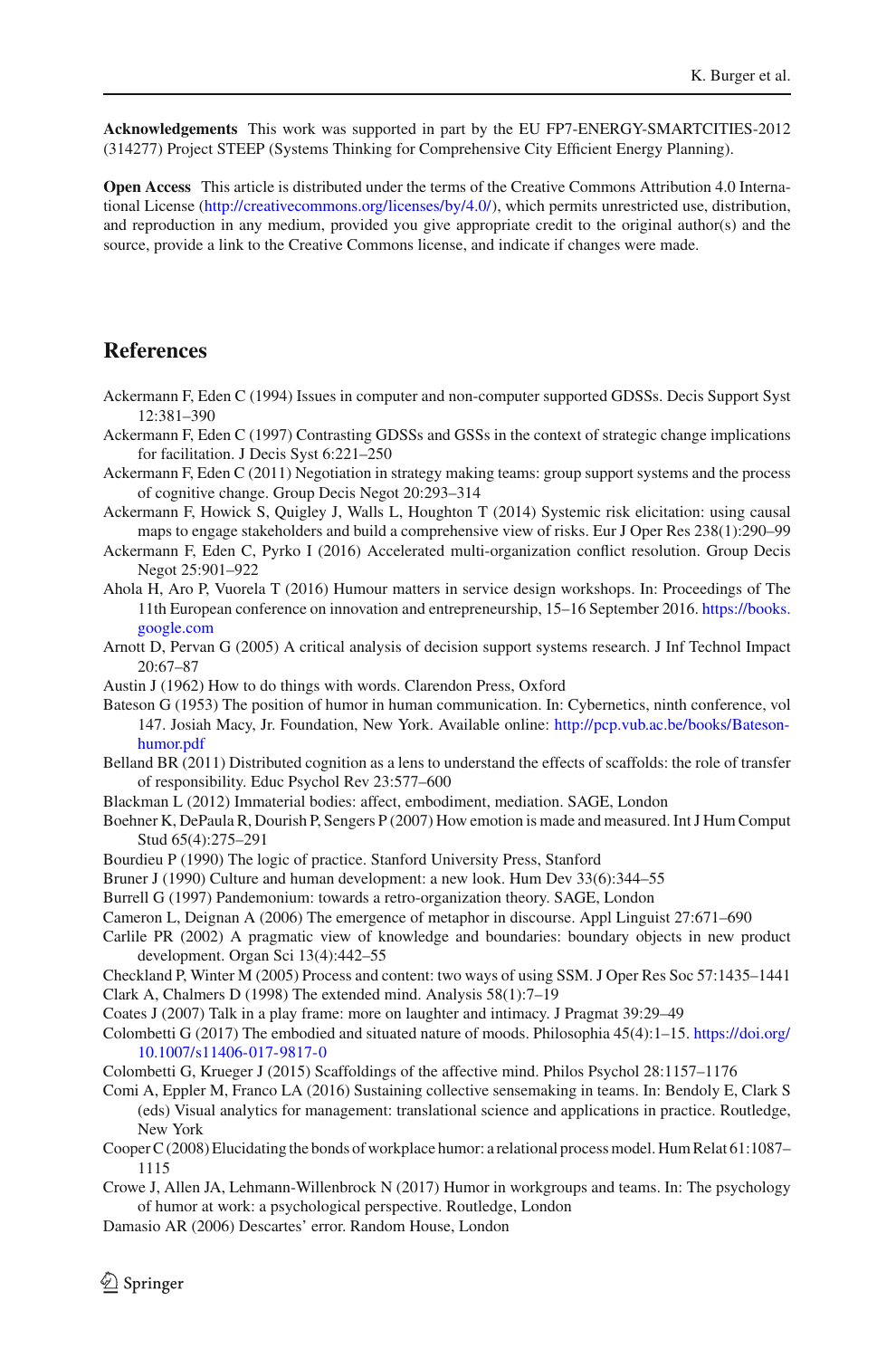- <span id="page-18-19"></span>Davis J, MacDonald A, White L (2010) Problem-structuring methods and project management: an example of stakeholder involvement using Hierarchical Process Modelling methodology. J Oper Res Soc 61:893–904
- <span id="page-18-5"></span>De Sousa R (1979) The rationality of emotions. Dialogue 18:41–63
- <span id="page-18-6"></span>De Sousa R (1990) The rationality of emotion. MIT Press, Cambridge
- <span id="page-18-14"></span>DeVore I, Tooby J (1987) The reconstruction of hominid behavioral evolution through strategic modeling. In: Kinzey WG (ed) The evolution of human behavior: primate models. SUNY Press, Albany, pp 183–237
- <span id="page-18-4"></span>Druckman D, Olekalns M (2008) Emotions in negotiation. Group Decis Negot 17:1–11
- <span id="page-18-1"></span>Eden C (1992) A framework for thinking about group decision support systems (GDSS). Group Decis Negot 1:199–218
- <span id="page-18-2"></span>Eden C (1995) On evaluating the performance of "wide-band" GDSS's. Eur J Oper Res 81:302–311
- <span id="page-18-3"></span>Eden C, Ackermann F (2006) Where next for problem structuring methods. J Oper Res Soc 57:766–768
- <span id="page-18-29"></span>Eden C, Ackermann F (2013) Making strategy: the journey of strategic management. SAGE Publications, London
- <span id="page-18-10"></span>Filzmoser M, Hippmann P, Vetschera R (2016) Analyzing the multiple dimensions of negotiation processes. Group Decis Negot 25:1169–1188
- <span id="page-18-9"></span>Fisher BA, Ellis DG (1980) Small group decision making: communication and the group process. McGraw-Hill, New York
- <span id="page-18-27"></span>Friend JK, Hickling A (1987) Planning under pressure: the strategic choice approach. Pergamon, Oxford
- <span id="page-18-13"></span>Fuchs T, Koch SC (2014) Embodied affectivity: on moving and being moved. Front Psychol 5:508
- <span id="page-18-0"></span>Garrett LE, Leicht-Deobald U (2016) Making work meaningful through play. In: Glynn MA, Kulik C (eds) Making organizations meaningful. Anaheim, CA, p 272. Retrieved from [http://gsom.spbu.ru/files/](http://gsom.spbu.ru/files/folder_10/4_1_aom_program.pdf) [folder\\_10/4\\_1\\_aom\\_program.pdf](http://gsom.spbu.ru/files/folder_10/4_1_aom_program.pdf)
- <span id="page-18-15"></span>Gelfert A (2015) Symbol systems as collective representational resources: Mary Hesse, Nelson Goodman, and the problem of scientific representation. Soc Epistemol Rev Reply Collect 4:52–61
- <span id="page-18-26"></span>Gherardi S (2009) Knowing and learning in practice-based studies: an introduction. Learn Organ 16:352– 359
- <span id="page-18-18"></span>Gordon B, Georg T (2015) Scaffolded joint action as a micro-foundation of organizational learning. In: Stone CB, Bietti L (eds) Contextualizing human memory: an interdisciplinary approach to understanding how individuals and groups remember the past. Psychology Press, New York, pp 154–86
- <span id="page-18-20"></span>Greve L (2017) Distributed, negotiable and hyper-individual towards a definition of shareable knowledge. J Organ Knowl Commun 3(1):49–62
- <span id="page-18-8"></span>Griffiths P, Scarantino A (2009) Cambridge handbook of situated cognition. Cambridge University Press, Cambridge
- <span id="page-18-23"></span>Grugulis I (2002) Nothing serious? Candidates' use of humour in management training. Hum Relat 55:387– 406
- <span id="page-18-16"></span>Heersmink R (2017) Extended mind and cognitive enhancement: moral aspects of cognitive artifacts. Phenomenol Cogn Sci 16(1):17–32. <https://doi.org/10.1007/s11097-015-9448-5>
- <span id="page-18-7"></span>Hibbert P, Huxham C (2005) A little about the mystery: process learning as collaboration evolves. Eur Manag Rev 2:59–69
- <span id="page-18-21"></span>Holmes J (2007) Making humour work: creativity on the job. Appl Linguist 28:518–537
- <span id="page-18-11"></span>Howard N, Bennett P, Bryant J, Bradley M (1993) Manifesto for a theory of drama and irrational choice. J Oper Res Soc 44:99–103
- <span id="page-18-17"></span>Hutchins E (1995) Cognition in the wild. MIT Press, Cambridge
- <span id="page-18-12"></span>Huxham C, Cropper S (1994) From many to one—and back. An exploration of some components of facilitation. Omega 22:1–11
- <span id="page-18-25"></span>Isen AM (1999) On the relationship between affect and creative problem solving. Affect Creat Exp Psychol Adjust 3:3–17
- <span id="page-18-28"></span>Jensen TW, Cuffari E (2014) Doubleness in experience: toward a distributed enactive approach to metaphoricity. Metaphor Symbol 29:278–297
- <span id="page-18-22"></span>Jones SE, LeBaron CD (2002) Research on the relationship between verbal and nonverbal communication: emerging integrations. J Commun 52:499–521
- <span id="page-18-24"></span>Kahn WA (1989) Toward a sense of organizational humor: implications for organizational diagnosis and change. J Appl Behav Sci 25:45–63
- <span id="page-18-30"></span>Keys P (2000) Creativity, design and style in MS/OR. Omega 28:303–312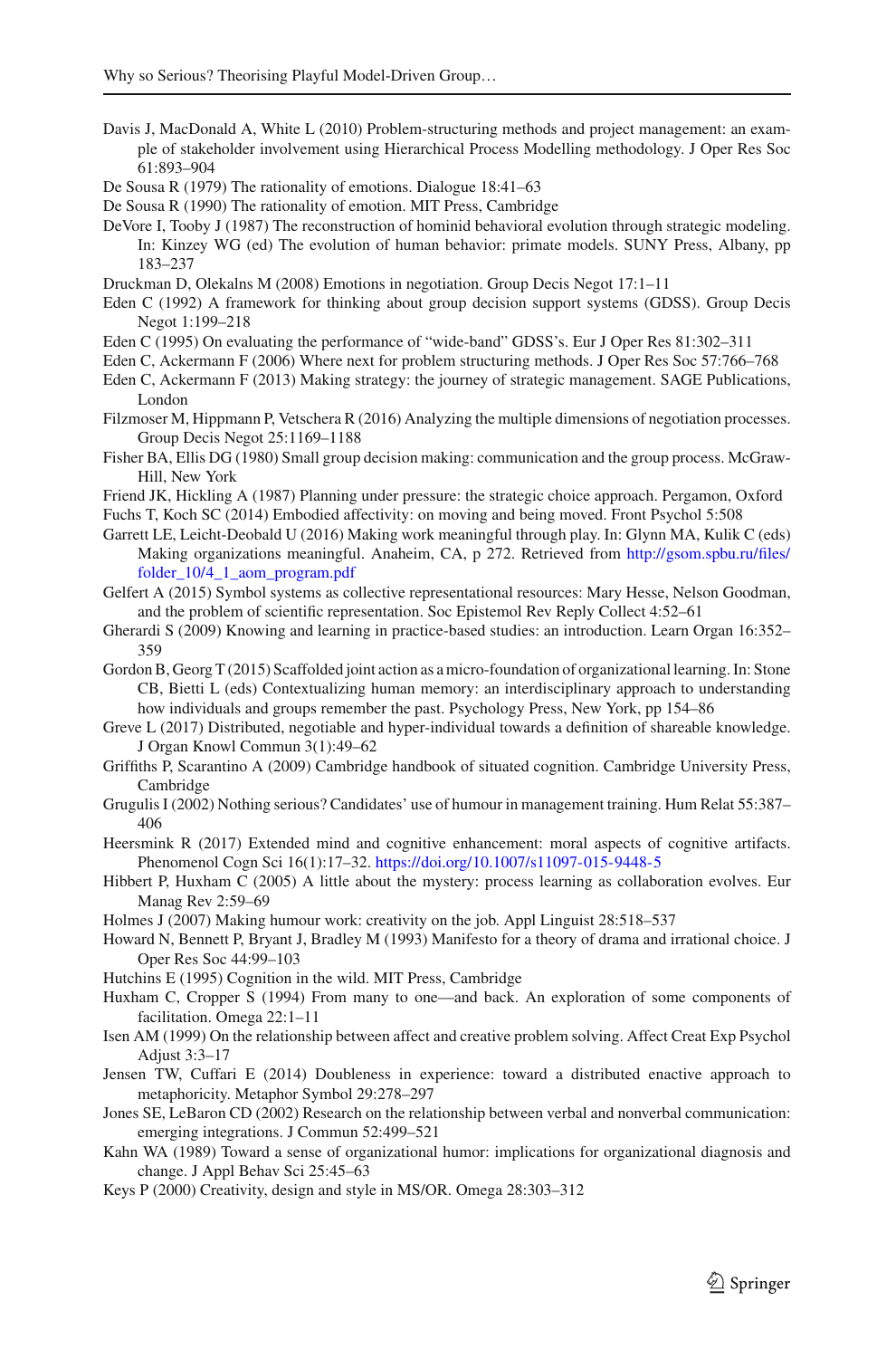- <span id="page-19-27"></span>Koeszegi ST, Vetschera R (2010) Analysis of negotiation processes. In: Kilgour DM, Eden C (eds) Handbook of group decision and negotiation. Springer, Netherlands, pp 121–138
- <span id="page-19-29"></span>Kress G (2009) Multimodality: a social semiotic approach to contemporary communication. Routledge, New York
- <span id="page-19-19"></span>Krueger J (2011) Extended cognition and the space of social interaction. Conscious Cogn 20:643–657
- <span id="page-19-12"></span>Krueger J (2015) The affective "We": self-regulation and shared emotions. In: Szanto T, Moran D (eds) The phenomenology of sociality: discovering the "We". Routledge, London
- <span id="page-19-11"></span>Krueger J, Szanto T (2016) Extended emotions. Philos Compass 11:863–878
- <span id="page-19-25"></span>León F, Szanto T, Zahavi D (2017) Emotional sharing and the extended mind. Synthese. [https://doi.org/10.](https://doi.org/10.1007/s11229-017-1351-x) [1007/s11229-017-1351-x](https://doi.org/10.1007/s11229-017-1351-x)
- <span id="page-19-21"></span>Maemura Y, Horita M (2012) Humour in negotiations: a pragmatic analysis of humour in simulated negotiations. Group Decis Negot 21:1–18
- <span id="page-19-7"></span>Maiese M (2016) Affective scaffolds, expressive arts, and cognition. Front Psychol 7:359
- <span id="page-19-5"></span>Martinovski B (2009) Emotion and interactive technology-mediated group decision and negotiation. Group Decis Negot 18(3):189–192
- <span id="page-19-10"></span>Martinovski B (2010) Emotion in negotiation. In: Kilgour DM, Eden C (eds) Handbook of group decision and negotiation. Springer, Netherlands, pp 65–86
- <span id="page-19-6"></span>Martinovsky B (2015a) Discourse analysis of emotion in face-to-face group decision and negotiation. In: Martinovsky B (ed) Emotion in group decision and negotiation. Springer, pp 137–188. [https://doi.org/](https://doi.org/10.1007/978-94-017-9963-8_6) [10.1007/978-94-017-9963-8\\_6](https://doi.org/10.1007/978-94-017-9963-8_6)
- <span id="page-19-4"></span>Martinovsky B (ed) (2015b) Emotion in group decision and negotiation, vol 7. Springer. [https://doi.org/10.](https://doi.org/10.1007/978-94-017-9963-8) [1007/978-94-017-9963-8](https://doi.org/10.1007/978-94-017-9963-8)
- <span id="page-19-14"></span>Menary R (2010) The extended mind. MIT Press, Cambridge
- <span id="page-19-1"></span>Morton A, Ackermann F, Belton V (2003) Technology-driven and model-driven approaches to group decision support: focus, research philosophy, and key concepts. Eur J Inf Syst 12:110–126
- <span id="page-19-30"></span>Mühlhoff R (2016) Immersive Macht. Das Subjekt im Affektgeschehen. Working paper. Free University of Berlin
- <span id="page-19-32"></span>Nicolini D (2009) Zooming in and out: studying practices by switching theoretical lenses and trailing connections. Organ Stud 30(12):1391–1418
- <span id="page-19-26"></span>Nicolini D, Gherardi S, Yanow D (2003) Knowing in organizations: a practice-based approach. ME Sharpe Inc, New York
- <span id="page-19-28"></span>Norrick NR (2010) Humor in interaction. Lang Linguist Compass 4(4):232–244
- <span id="page-19-8"></span>Obeidi A, Hipel KW, Kilgour DM (2005) The role of emotions in envisioning outcomes in conflict analysis. Group Decis Negot 14:481–500
- <span id="page-19-17"></span>Orlikowski W (2005) Material works: exploring the situated entanglement of technological performativity and human agency. Scand J Inf Syst 17:1
- <span id="page-19-16"></span>Orlikowski W (2007) Sociomaterial practices: exploring technology at work. Organ Stud 28(9):1435–48
- <span id="page-19-15"></span>Perry M (2013) Socially distributed cognition in loosely coupled systems. In: Cowley SJ, Vallée-Tourangeau F (eds) Cognition beyond the brain. Springer, London, pp 147–169
- <span id="page-19-9"></span>Phillips LD, Phillips MC (1993) Faciliated work groups: theory and practice. J Oper Res Soc 44:533–549
- <span id="page-19-13"></span>Pinker S (2010) The cognitive niche: coevolution of intelligence, sociality, and language. Proc Natl Acad Sci 107(Supplement 2):8993–99
- <span id="page-19-20"></span>Radcliffe-Brown AR (1952) Structure and function in primitive society: essays and addresses. Cohen & West, London
- <span id="page-19-18"></span>Robinson D (2013) Feeling extended: sociality as extended body-becoming-mind. MIT Press, Cambridge
- <span id="page-19-23"></span>Rogelberg SG, Allen JA, Shanock L (2010) Employee satisfaction with meetings: a contemporary facet of job satisfaction. Hum Resour Manag 49:149–172

<span id="page-19-31"></span>Rosenhead J, Thunhurst C (1982) A materialist analysis of operational research. J Oper Res Soc 33:111–122

- <span id="page-19-22"></span>Rossner M (2011) Emotions and interaction ritual: a micro analysis of restorative justice. Br J Criminol 51(1):95–119
- <span id="page-19-2"></span>Rouwette EA, Vennix JAM, Felling AJA (2009) On evaluating the performance of problem structuring methods: an attempt at formulating a conceptual model. Group Decis Negot 18:567–587
- <span id="page-19-3"></span>Rouwette EA, Korzilius H, Vennix JAM, Jacobs E (2011) Modeling as persuasion: the impact of group model building on attitudes and behavior. Syst Dyn Rev 27:1–21
- <span id="page-19-0"></span>Sandelands L (2010) The play of change. J Organ Change Manag 23:71–86
- <span id="page-19-24"></span>Sandelands LE, Boudens CJ (2000) Feeling at work. Emot Organ 2:46–63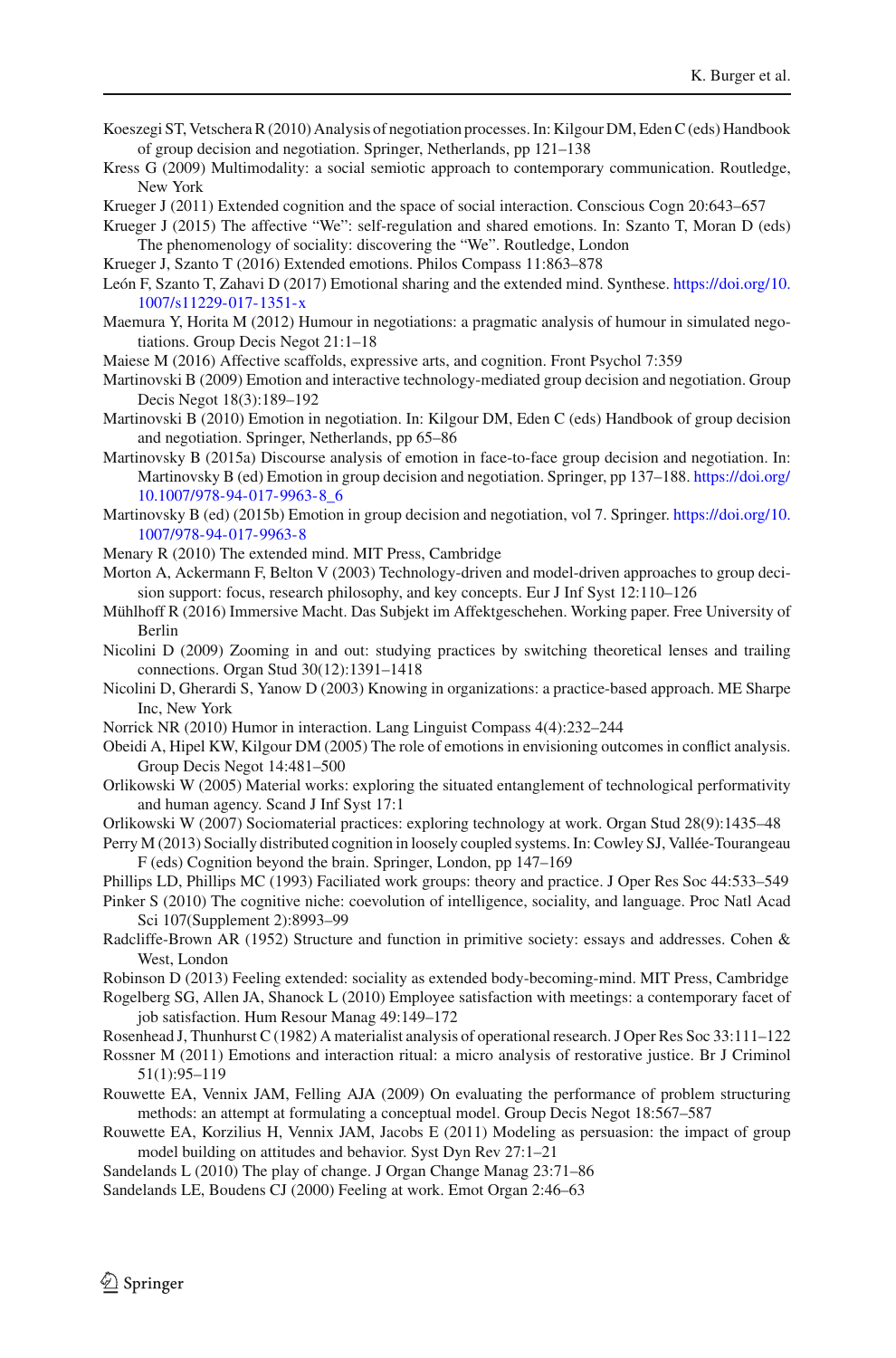<span id="page-20-6"></span>Searle JR (1969) Speech acts: an essay in the philosophy of language. Cambridge University Press, Cambridge

- <span id="page-20-2"></span>Shakun MF (1991) Airline buyout: evolutionary systems design and problem restructuring in group decision and negotiation. Manag Sci 37:1291–1303
- <span id="page-20-8"></span>Slaby J (2016a) Mind invasion: situated affectivity and the corporate life hack. Front Psychol 7:266
- <span id="page-20-9"></span>Slaby J (2016b) Relational affect. [http://www.diss.fu-berlin.de/docs/servlets/MCRFileNodeServlet/](http://www.diss.fu-berlin.de/docs/servlets/MCRFileNodeServlet/FUDOCS_derivate_000000006442/SFB1171_WP_02-16.pdf) [FUDOCS\\_derivate\\_000000006442/SFB1171\\_WP\\_02-16.pdf](http://www.diss.fu-berlin.de/docs/servlets/MCRFileNodeServlet/FUDOCS_derivate_000000006442/SFB1171_WP_02-16.pdf)
- <span id="page-20-22"></span>Slaby J, Wüschner P (2014) Emotion and agency. In: Roeser S, Todd C (eds) Emotion and value. Oxford University Press, Oxford, pp 212–228. <https://doi.org/10.1093/acprof:oso/9780199686094.003.0014>
- <span id="page-20-25"></span>Stephan A (2012) Emotions, existential feelings, and their regulation. Emot Rev: J Int Soc Res Emot 4(2):157–62
- <span id="page-20-20"></span>Stephan A, Walter S, Wilutzky W (2014) Emotions beyond brain and body. Philos Psychol 27(1):65–81

<span id="page-20-21"></span>Sterelny K (2010) Minds: extended or scaffolded? Phenomenol Cogn Sci 9:465–481

- <span id="page-20-29"></span>Sterelny K (2012) The evolved apprentice. MIT Press, Cambridge
- <span id="page-20-19"></span>Suchman L (1987) Plans and situated actions: the problem of human–machine communication. Cambridge University Press, Cambridge
- <span id="page-20-17"></span>Taket A, White L (1994) Doing community operational research with multicultural groups. Omega 22:579– 588
- <span id="page-20-18"></span>Taket A, White L (1997) Wanted: dead OR alive—ways of using problem-structuring methods in community OR. Int Trans Oper Res 4:99–108
- <span id="page-20-0"></span>Taket A, White L (2000) Partnership and participation. Wiley, Chichester
- <span id="page-20-13"></span>Tavella E, Franco LA (2014) Dynamics of group knowledge production in facilitated modelling workshops: an exploratory study. Group Decis Negot 24:451–475
- <span id="page-20-14"></span>Tavella E, Papadopoulos T (2015) Novice facilitators and the use of scripts for managing facilitated modelling workshops. J Oper Res Soc 66:1967–1988
- <span id="page-20-11"></span>Van Kleef GA, Sinaceur M (2013) The demise of the 'rational' negotiator: emotional forces in conflict and negotiation. Edward Elgar, Handbook of research on negotiation Cheltenham, pp 103–131
- <span id="page-20-15"></span>Velez-Castiblanco J, Brocklesby J, Midgley G (2016) Boundary games: how teams of OR practitioners explore the boundaries of intervention. Eur J Oper Res 249:968–982
- <span id="page-20-28"></span>Vygotsky LS (1980) Mind in society: the development of higher psychological processes. Harvard University Press, Cambridge
- <span id="page-20-23"></span>Vygotsky LS (1997) The collected works of LS Vygotsky: problems of the theory and history of psychology, vol 3. Springer, New York
- <span id="page-20-27"></span>Watson C, Drew V (2017) Humour and laughter in meetings: influence, decision-making and the emergence of leadership. Discourse Commun 11(3):314–29
- <span id="page-20-24"></span>Weick K (1995) Sensemaking in organizations. SAGE, Thousand Oaks
- <span id="page-20-1"></span>White L (2006) Aesthetics in OR/systems practice: towards a concept of critical imagination as a challenge to systems thinking. Syst Res Behav Sci 23:779–791
- <span id="page-20-4"></span>White L (2016) Behavioural operational research: towards a framework for understanding behaviour in OR interventions. Eur J Oper Res 249:827–841
- <span id="page-20-3"></span>White L, Taket A (1993) Community OR—doing what feels good!. OR Insight 6:20–23
- <span id="page-20-31"></span>White L, Taket A (1997) Beyond appraisal: participatory appraisal of needs and the development of action (PANDA). Omega 25(5):523–534
- <span id="page-20-30"></span>White L, Burger K, Yearworth M (2015) Understanding PSM interventions through sense-making and the mangle of practice lens. In: Kersten GE, Szapiro T, Kamiński B (eds) Outlooks and insights on group decision and negotiation. Lecture notes in business information processing, vol 218. Springer, Cham, pp 13–27
- <span id="page-20-16"></span>White L, Burger K, Yearworth M (2016) Understanding behaviour in problem structuring methods interventions with activity theory. Eur J Oper Res 249:983–1004
- <span id="page-20-12"></span>Wierzbicki AP (2010) Group decisions and negotiations in the knowledge civilization era. In: Kilgour DM, Eden C (eds) Handbook of group decision and negotiation. Springer, Netherlands, pp 11–24
- <span id="page-20-5"></span>Williams T, Ackermann F, Eden C (2013) Project risk: systemicity, cause mapping and a scenario approach. In: Artto KA, Kahkonen K (eds) Managing risks in projects, pp 343–352
- <span id="page-20-26"></span>Wilson CP (1979) Jokes: form, content, use, and function. Academic Press, London
- <span id="page-20-7"></span>Wilutzky W (2015) Emotions as pragmatic and epistemic actions. Front Psychol 6:1593
- <span id="page-20-10"></span>Wilutzky W (2016) Situating the intentionality of emotions—uniting situated cognitive science with the philosophy of emotions. PhD thesis. University of Osnabrück